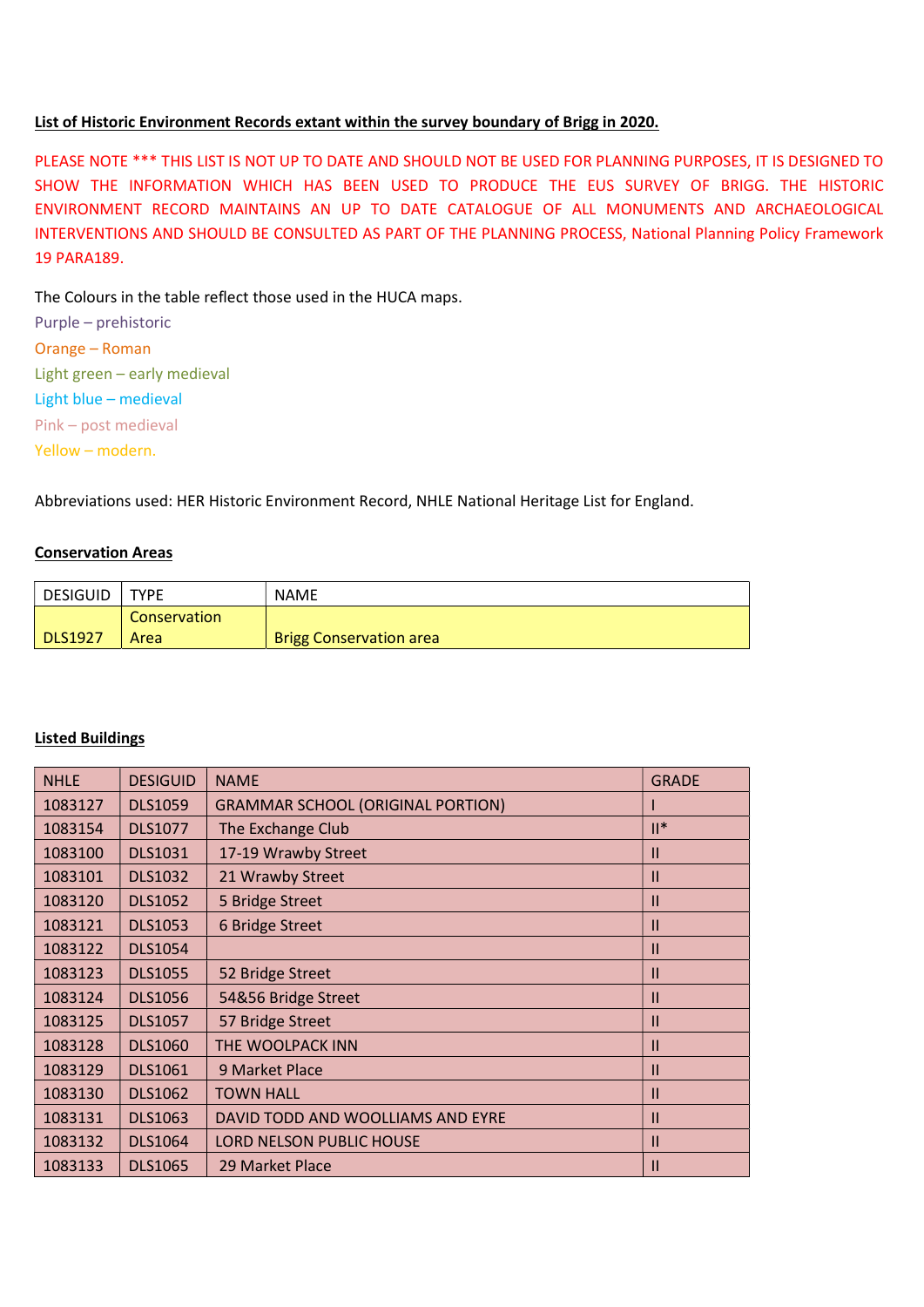| 1083134 | <b>DLS1066</b> | <b>FORMER WINDMILL</b>                     | $\mathbf{II}$ |
|---------|----------------|--------------------------------------------|---------------|
| 1083135 | <b>DLS1067</b> | 42-52 Wrawby Street                        | $\mathbf{II}$ |
| 1083136 | <b>DLS1068</b> | 57-58 Wrawby Street                        | $\mathbf{II}$ |
| 1083137 | <b>DLS1069</b> | 60-62 Wrawby Street                        | $\mathbf{II}$ |
| 1083138 | <b>DLS1070</b> | 63-65 Wrawby Street                        | $\mathbf{II}$ |
| 1083139 | DLS1071        | 69 Wrawby Street                           | $\mathbf{II}$ |
| 1083140 | <b>DLS1072</b> | 8 Wrawby Street                            | $\mathbf{II}$ |
| 1083141 | <b>DLS1073</b> | 14 Wrawby Street                           | $\mathbf{II}$ |
| 1083153 | <b>DLS1076</b> | 8 Bigby Street                             | $\mathbf{II}$ |
| 1083155 | <b>DLS1078</b> | 18 Bigby Street                            | $\mathbf{II}$ |
| 1083156 | <b>DLS1079</b> | 25 Bigby Street                            | $\mathbf{II}$ |
| 1083157 | <b>DLS1080</b> | <b>DYING GLADIATOR</b>                     | $\mathbf{II}$ |
| 1083159 | <b>DLS1082</b> | NELTHORPE ARMS PUBLIC HOUSE                | $\mathbf{II}$ |
| 1083160 | <b>DLS1083</b> | 4A Bridge Street                           | $\mathbf{II}$ |
| 1083681 | <b>DLS1170</b> | <b>NEW RIVER ANCHOLME BRIDGE</b>           | $\mathbf{II}$ |
| 1204035 | <b>DLS1314</b> | PARISH CHURCH OF ST JOHN                   | $\mathbf{II}$ |
| 1204048 | <b>DLS1315</b> | 16 & 17 Bigby Street                       | $\mathbf{I}$  |
| 1204071 | <b>DLS1316</b> | FORMER MANOR HOUSE CONVENT SCHOOL          | $\mathbf{II}$ |
| 1204094 | <b>DLS1317</b> | 2 and 4 Bridge Street                      | $\mathbf{II}$ |
| 1204148 | <b>DLS1318</b> | 16 & 17 Bridge Street                      | $\mathbf{II}$ |
| 1204159 | <b>DLS1319</b> | 8 Market Place                             | $\mathbf{II}$ |
| 1204171 | <b>DLS1320</b> | 12 & 13 Market Place                       | $\mathbf{II}$ |
| 1204206 | <b>DLS1321</b> | 27 & 28 Market Place                       | $\mathbf{II}$ |
| 1204223 | <b>DLS1322</b> | 33 Market Place                            | $\mathbf{II}$ |
| 1204258 | <b>DLS1323</b> | 53 Wrawby Street                           | $\mathbf{II}$ |
| 1204264 | <b>DLS1324</b> | 59 Wrawby Street                           | $\mathbf{II}$ |
| 1204295 | <b>DLS1325</b> | <b>MILLETTS</b>                            | $\mathbf{II}$ |
| 1204312 | <b>DLS1326</b> | 15 Wrawby Street                           | Ш             |
| 1204319 | <b>DLS1327</b> | 16 Wrawby Street                           | $\mathbf{II}$ |
| 1204328 | <b>DLS1328</b> | 20 Wrawby Street                           | Ш             |
| 1281262 | <b>DLS1435</b> | 22 Wrawby Street                           | $\mathbf{II}$ |
| 1281287 | <b>DLS1436</b> | 75 & 76 Wrawby Street                      | Ш             |
| 1281298 | <b>DLS1437</b> | 39 Wrawby Street                           | $\mathbf{II}$ |
| 1281314 | <b>DLS1438</b> | 22 & 23 Market Place                       | $\mathbf{II}$ |
| 1281349 | <b>DLS1439</b> | PREMISES OCCUPIED BY E HOUNSLOW            | Ш             |
| 1281376 | <b>DLS1440</b> | <b>COUNTY BRIDGE</b>                       | $\mathbf{II}$ |
| 1281397 | DLS1441        | 12 Bigby Street                            | $\mathbf{II}$ |
| 1281410 | <b>DLS1442</b> | 23 & 24 Bigby Street                       | $\mathbf{II}$ |
| 1281422 | <b>DLS1443</b> | 1-3 Bigby Street                           | $\mathbf{II}$ |
|         |                | WAREHOUSE OCCUPIED BY THE FARMER'S COMPANY |               |
| 1346746 | <b>DLS1547</b> | <b>LIMITED</b>                             | Ш             |
| 1346747 | <b>DLS1548</b> | 54 and 55 Wrawby Street                    | $\mathbf{II}$ |
| 1346754 | <b>DLS1549</b> | 4 and 5 Bigby Street                       | Ш             |
| 1346755 | <b>DLS1550</b> | 14 Bigby Street                            | $\mathbf{II}$ |
| 1346756 | <b>DLS1551</b> | 19 - 22 Bigby Street                       | $\mathbf{II}$ |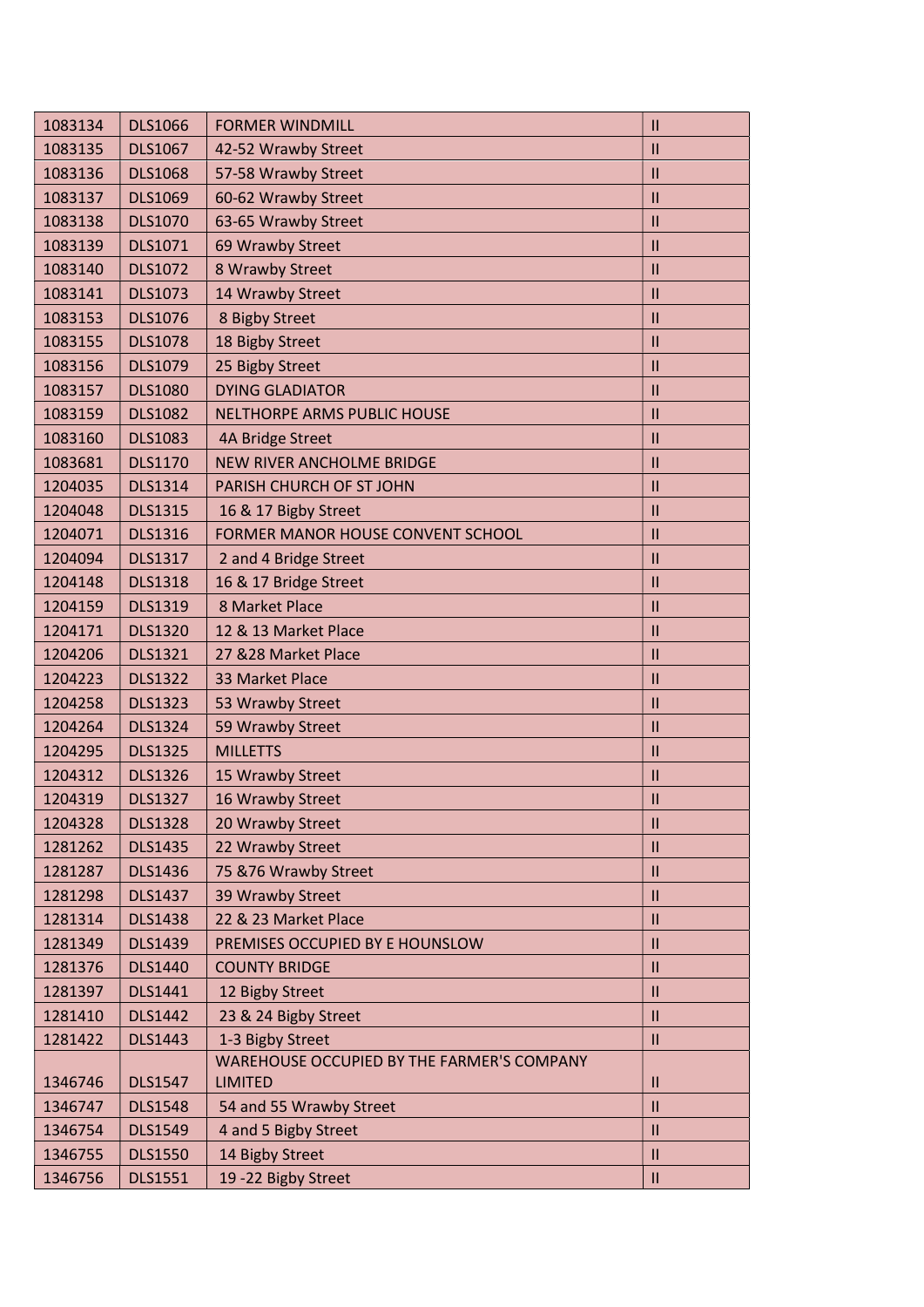| 1346757 | <b>DLS1552</b> | <b>EASTFIELD</b>                                 | Ш             |
|---------|----------------|--------------------------------------------------|---------------|
| 1346766 | <b>DLS1555</b> | <b>BRIGG CONGREGATIONAL CHURCH</b>               | Ш             |
| 1346767 | <b>DLS1556</b> | RANGE TO REAR OF NUMBERS 17 AND 18 WRAWBY STREET | $\mathbf{H}$  |
| 1346777 | <b>DLS1566</b> | PREMISES OCCUPIED BY NORTHERN UPHOLSTERY LIMITED | Ш             |
| 1346778 | <b>DLS1567</b> | 48-51 Bridge Street                              | Ш             |
| 1346779 | <b>DLS1568</b> | 53 Bridge Street                                 | Ш             |
| 1346780 | <b>DLS1569</b> | <b>WHITE HART PUBLIC HOUSE</b>                   | Ш             |
|         |                | PREMISES OCCUPIED BY ANCHOLME LODGE OF           |               |
| 1346781 | <b>DLS1570</b> | <b>FREEMASONS</b>                                | Ш             |
| 1346782 | <b>DLS1571</b> | 7 Market Place                                   | Ш             |
| 1346783 | <b>DLS1572</b> | 10-11 Market Place                               | $\mathsf{II}$ |
| 1346784 | <b>DLS1573</b> | PREMISES OCCUPIED BY W H SMITH                   | $\mathsf{II}$ |
| 1346785 | <b>DLS1574</b> | 25 Market Place                                  | Ш             |
| 1346768 | <b>DLS1557</b> | <b>K6 TELEPHONE KIOSK</b>                        | Ш             |

## Non-designated heritage assets

| <b>MONUID</b>  | <b>NAME</b>                                     | <b>MONTYPES</b>        |
|----------------|-------------------------------------------------|------------------------|
|                | PALAEOCHANNEL OF THE OLD RIVER ANCHOLME, ISLAND |                        |
| MLS20577       | <b>CARR</b>                                     | <b>WATERCOURSE</b>     |
|                | MESOLITHIC-IRON AGE OCCUPATION, FORMER BRIGG    |                        |
| MLS1799        | <b>BRICKYARD</b>                                | <b>OCCUPATION SITE</b> |
| MLS21539       | HOLOCENE ENVIRONMENTAL SAMPLES                  | <b>FINDSPOT</b>        |
| MLS19433       | DEBITAGE, EAST OF NEW RIVER ANCHOLME            | <b>FINDSPOT</b>        |
| MLS6690        | <b>FLINT ARROWHEAD</b>                          | <b>FINDSPOT</b>        |
| MLS1797        | FLINT & MEDIEVAL POTTERY, 59 WRAWBY STREET      | FINDSPOT, FINDSPOT     |
| MLS1794        | <b>STONE AXE</b>                                | <b>FINDSPOT</b>        |
| MLS1796        | POLISHED HORNSTONE AXE                          | <b>FINDSPOT</b>        |
| MLS21652       | EARLY BRONZE AGE PEAT DEPOSIT, ATHERTON WAY     | PEAT DEPOSIT           |
| MLS15538       | IRON KNIFE, E OF OLD RIVER ANCHOLME             | <b>FINDSPOT</b>        |
| MLS1784        | SOCKETED AXE, OLD RIVER ANCHOLME, 1957          | <b>FINDSPOT</b>        |
| MLS1789        | LATE BRONZE AGE BOAT, RIVER ANCHOLME, 1886      | <b>FINDSPOT</b>        |
| MLS1790        | THE `BRIGG RAFT', RIVER ANCHOLME, 1888          | <b>FINDSPOT</b>        |
| MLS18398       | BRONZE AGE PEAT DEPOSIT AND WOODEN STAKES       | FINDSPOT, PEAT DEPOSIT |
| MLS20507       | <b>BURIED LAND SURFACE</b>                      | PALAEOLANDSCAPE        |
|                | LATE BRONZE AGE LAND SURFACE, SOUTH OF BARNARD  |                        |
| MLS21338       | <b>AVENUE</b>                                   | <b>OCCUPATION SITE</b> |
| MLS6682        | PREHISTORIC BOAT CLEAT                          | <b>FINDSPOT</b>        |
| MLS1783        | PREHISTORIC TIMBER CAUSEWAY, ISLAND CARR        | <b>CAUSEWAY</b>        |
| MLS20482       | IRON AGE PEAT HORIZON, ISLAND CARR              | <b>PEAT DEPOSIT</b>    |
| <b>MLS1785</b> | <b>ROMAN COIN</b>                               | <b>FINDSPOT</b>        |
| <b>MLS1786</b> | <b>ROMAN COIN &amp; SPINDLE WHORL</b>           | <b>FINDSPOT</b>        |
| <b>MLS1787</b> | <b>ROMAN COINS</b>                              | <b>FINDSPOT</b>        |
| MLS25929       | ROMAN POTTERY, YARBOROUGH ROAD AREA             | <b>FINDSPOT</b>        |
| <b>MLS1788</b> | AS SPEARHEAD, GRAVEL PIT, BRIGG                 | <b>FINDSPOT</b>        |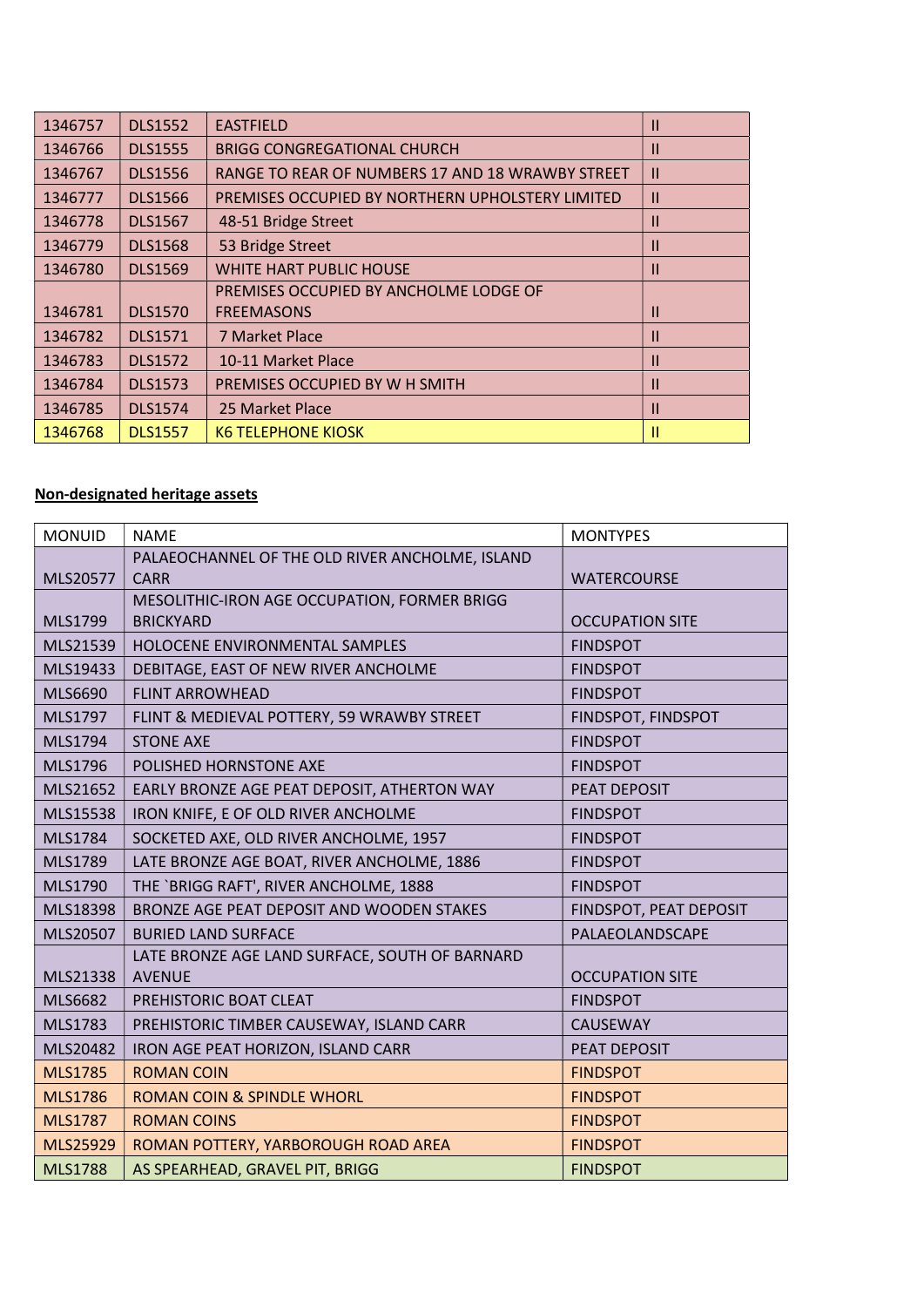|                |                                                   | OPEN FIELD, RIDGE AND     |
|----------------|---------------------------------------------------|---------------------------|
| MLS21280       | OPEN FIELD SYSTEM, BRIGG PARISH                   | <b>FURROW</b>             |
| MLS22804       | <b>CIRCULAR EARTHWORK</b>                         | POND?                     |
|                | MEDIEVAL AND POST MEDIEVAL POTTERY, POST MEDIEVAL |                           |
| MLS21219       | PITS, 22a MARKET PLACE                            | FINDSPOT, RUBBISH PIT     |
| MLS22661       | MEDIEVAL AND POST-MEDIEVAL PITS, 5-7 MARKET PLACE | PIT, WALL, POST HOLE      |
| MLS9552        | MED/PM SETTLEMENT, BRIGG                          | TOWN, MARKET, FAIR        |
| MLS22243       | SCHOOL (SITE OF), OLD COURTS ROAD                 | <b>SCHOOL</b>             |
| MLS24659       | 'WOOD CLOSE' (SITE OF)                            | <b>DITCHED ENCLOSURE?</b> |
| MLS24660       | 'CANCH CLOSES' (SITE OF)                          | <b>ENCLOSURE</b>          |
| MLS15434       | <b>WHELPTON'S GARAGE, BRIDGE STREET (SITE OF)</b> | <b>HOUSE, SHOP</b>        |
|                | POST MED RECLAIMATION, PEACOCK & BINNINGTON       |                           |
| MLS18097       | FOUNDRY, 1990                                     | <b>NON ANTIQUITY</b>      |
| MLS20357       | TERRACE TO REAR OF 21-22 WRAWBY STREET            | <b>TERRACE</b>            |
| MLS20358       | <b>WAREHOUSE (SITE OF)</b>                        | <b>WAREHOUSE</b>          |
| MLS20371       | RANGE TO REAR OF 17 & 18 WRAWBY STREET            | <b>HOUSE</b>              |
| MLS20483       | POST MEDIEVAL WOODEN STAKE, ISLAND CARR           | <b>FINDSPOT</b>           |
| MLS21610       | CIVIL WAR DEFENCES, COLLEGE YARD                  | <b>FIELDWORK</b>          |
| MLS21828       | <b>CHAPEL (SITE OF)</b>                           | <b>CHAPEL</b>             |
| MLS21830       | <b>CHAPEL (SITE OF)</b>                           | <b>CHAPEL</b>             |
| MLS21974       | <b>WINDMILL (SITE OF)</b>                         | <b>WINDMILL</b>           |
| MLS21975       | <b>WINDMILL (SITE OF)</b>                         | <b>WINDMILL</b>           |
| MLS22411       | CHAPEL OF EASE (SITE OF), BIGBY STREET            | <b>CHAPEL OF EASE</b>     |
| <b>MLS5054</b> | 11 BIGBY ST & THE EXCHANGE CLUB                   | <b>HOUSE, CLUB</b>        |
|                | PREMISES OCCUPIED BY ANCHOLME LODGE OF            |                           |
| <b>MLS5100</b> | FREEMASONS, CARY LANE                             | <b>BUILDING</b>           |
| MLS5101        | 2 MARKET PLACE                                    | <b>HOUSE</b>              |
| MLS5103        | <b>39 WRAWBY STREET</b>                           | <b>HOUSE</b>              |
| MLS5307        | 4 & 5 BIGBY STREET                                | <b>HOUSE</b>              |
| <b>MLS5309</b> | 8 BIGBY STREET (N SIDE)                           | <b>HOUSE</b>              |
| MLS5310        | 12 BIGBY STREET (N SIDE)                          | <b>HOUSE</b>              |
| MLS5311        | 14 BIGBY STREET (N SIDE)                          | <b>HOUSE</b>              |
| MLS5312        | 16 & 17 BIGBY STREET (N SIDE)                     | <b>HOUSE</b>              |
| MLS5313        | 18 BIGBY STREET (N SIDE)                          | <b>HOUSE</b>              |
| MLS5314        | 19 TO 22 (CONSEC), BIGBY STREET (N SIDE)          | <b>BUILDING</b>           |
| <b>MLS5315</b> | 23 & 24 BIGBY STREET (N SIDE)                     | <b>BUILDING</b>           |
| <b>MLS5316</b> | 25 BIGBY STREET (N SIDE)                          | <b>BUILDING</b>           |
| MLS5317        | EASTFIELD, BIGBY STREET (E SIDE)                  | <b>HOUSE</b>              |
| <b>MLS5318</b> | <b>CONVENT SCHOOL (FORMER MANOR HOUSE)</b>        | HOUSE, SCHOOL             |
| MLS5319        | DYING GLADIATOR PUBLIC HOUSE                      | <b>INN</b>                |
| <b>MLS5320</b> | NELTHORPE ARMS PUBLIC HOUSE                       | <b>INN</b>                |
| MLS5321        | 2 & 4 BRIDGE STREET (S SIDE)                      | <b>BUILDING</b>           |
| <b>MLS5322</b> | 4A BRIDGE STREET (S SIDE)                         | <b>BUILDING</b>           |
| MLS5323        | 5 BRIDGE STREET (S SIDE)                          | <b>BUILDING</b>           |
| MLS5324        | <b>6 BRIDGE STREET (S SIDE)</b>                   | <b>BUILDING</b>           |
|                |                                                   |                           |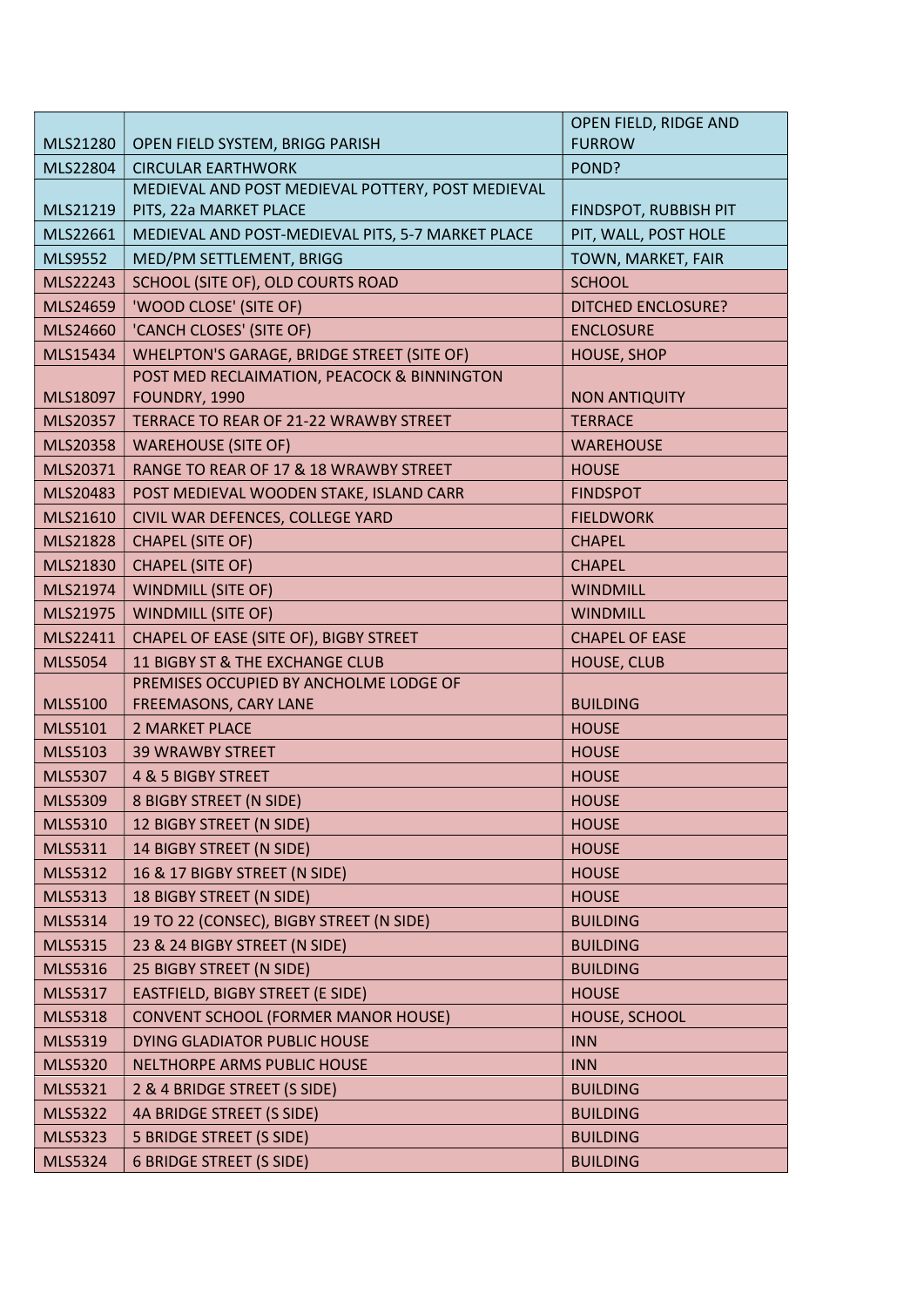| <b>MLS5327</b> | 48 TO 51 (CONSEC), BRIDGE STREET (N SIDE)            | <b>HOUSE</b>            |
|----------------|------------------------------------------------------|-------------------------|
| <b>MLS5328</b> | 52 BRIDGE STREET (N SIDE)                            | <b>BUILDING</b>         |
| <b>MLS5329</b> | 53 BRIDGE STREET (N SIDE)                            | <b>BUILDING</b>         |
| <b>MLS5330</b> | 54 & 56 BRIDGE STREET                                | <b>BUILDING</b>         |
| MLS5331        | 57 BRIDGE STREET (N SIDE)                            | <b>BUILDING</b>         |
| MLS5332        | WHITE HART PUBLIC HOUSE, BRIDGE STREET               | <b>INN</b>              |
| <b>MLS5333</b> | RIVERSIDE HOUSE (SITE OF), BRIDGE STREET             | <b>HOUSE</b>            |
| MLS5334        | 4 (WOOLPACK INN), MARKET PLACE (N SIDE)              | <b>INN</b>              |
| <b>MLS5335</b> | <b>7 MARKET PLACE</b>                                | <b>HOUSE</b>            |
| <b>MLS5336</b> | 8 MARKET PLACE (N SIDE)                              | <b>BUILDING</b>         |
| <b>MLS5337</b> | 9 MARKET PLACE (N SIDE)                              | <b>HOUSE</b>            |
| <b>MLS5338</b> | 10 & 11 MARKET PLACE (N SIDE)                        | <b>BUILDING</b>         |
| <b>MLS5339</b> | 12 & 13 MARKET PLACE (N SIDE)                        | <b>BUILDING</b>         |
| MLS5340        | <b>TOWN HALL, BIGBY STREET</b>                       | <b>TOWN HALL</b>        |
|                | PREMISES OCCUPIED BY E HOUNSLOW, MARKET PLACE (E     |                         |
| MLS5341        | SIDE)                                                | <b>BUILDING, SHOP</b>   |
|                | PREMISES OCCUPIED BY W H SMITH, MARKET PLACE (E      |                         |
| MLS5342        | SIDE)                                                | <b>BUILDING, SHOP</b>   |
| MLS5343        | 20 & 21 MARKET PLACE (S SIDE)                        | <b>HOUSE</b>            |
| MLS5344        | 22 & 23 MARKET PLACE                                 | <b>BUILDING</b>         |
| <b>MLS5345</b> | 24 (LORD NELSON PUBLIC HOUSE), MARKET PLACE (S SIDE) | <b>INN</b>              |
| MLS5346        | 25 MARKET PLACE (S SIDE)                             | <b>HOUSE</b>            |
| MLS5347        | 27 & 28 MARKET PLACE (S SIDE)                        | <b>HOUSE</b>            |
| <b>MLS5348</b> | 29 MARKET PLACE (S SIDE)                             | <b>BUILDING</b>         |
| MLS5349        | <b>33 MARKET PLACE</b>                               | <b>HOUSE</b>            |
| <b>MLS5350</b> | 34 (WAREHOUSE), MARKET PLACE (S SIDE)                | <b>WAREHOUSE</b>        |
| MLS5351        | 48 TO 52 (CONSEC), WRAWBY STREET (S SIDE)            | <b>BUILDING</b>         |
| <b>MLS5352</b> | 53 WRAWBY STREET (S SIDE)                            | <b>BUILDING</b>         |
| MLS5353        | 54 & 55 WRAWBY STREET (S SIDE)                       | <b>BUILDING</b>         |
| MLS5354        | 57 & 58 WRAWBY STREET (S SIDE)                       | <b>BUILDING</b>         |
| <b>MLS5355</b> | 59 WRAWBY STREET (S SIDE)                            | <b>BUILDING</b>         |
| <b>MLS5356</b> | 60 TO 62 (CONSEC), WRAWBY STREET (S SIDE)            | <b>BUILDING</b>         |
| <b>MLS5357</b> | 63 TO 65 (CONSEC), WRAWBY STREET (S SIDE)            | <b>BUILDING</b>         |
| <b>MLS5358</b> | <b>66 WRAWBY STREET</b>                              | <b>BUILDING</b>         |
| <b>MLS5359</b> | 69 WRAWBY STREET (S SIDE)                            | <b>BUILDING</b>         |
| <b>MLS5360</b> | 75 AND 76 WRAWBY STREET (S SIDE)                     | <b>BUILDING</b>         |
| MLS5361        | 8 WRAWBY STREET (N SIDE)                             | <b>HOUSE</b>            |
| <b>MLS5362</b> | <b>14 WRAWBY STREET</b>                              | <b>HOUSE</b>            |
| MLS5363        | 15 WRAWBY STREET (N SIDE)                            | <b>SHOP</b>             |
| MLS5364        | 16 WRAWBY STREET (N SIDE)                            | <b>SHOP</b>             |
| <b>MLS5366</b> | 17 AND 18 WRAWBY STREET (N SIDE)                     | <b>SHOP</b>             |
| MLS5367        | 19 WRAWBY STREET (N SIDE)                            | <b>HOUSE</b>            |
| <b>MLS5368</b> | 20 AND 21 WRAWBY STREET (N SIDE)                     | <b>HOUSE, SHOP</b>      |
| <b>MLS5369</b> | <b>22 WRAWBY STREET</b>                              | <b>HOUSE, SHOP</b>      |
| MLS6965        | METHODIST CHURCH (SITE OF), BIGBY STREET             | <b>METHODIST CHAPEL</b> |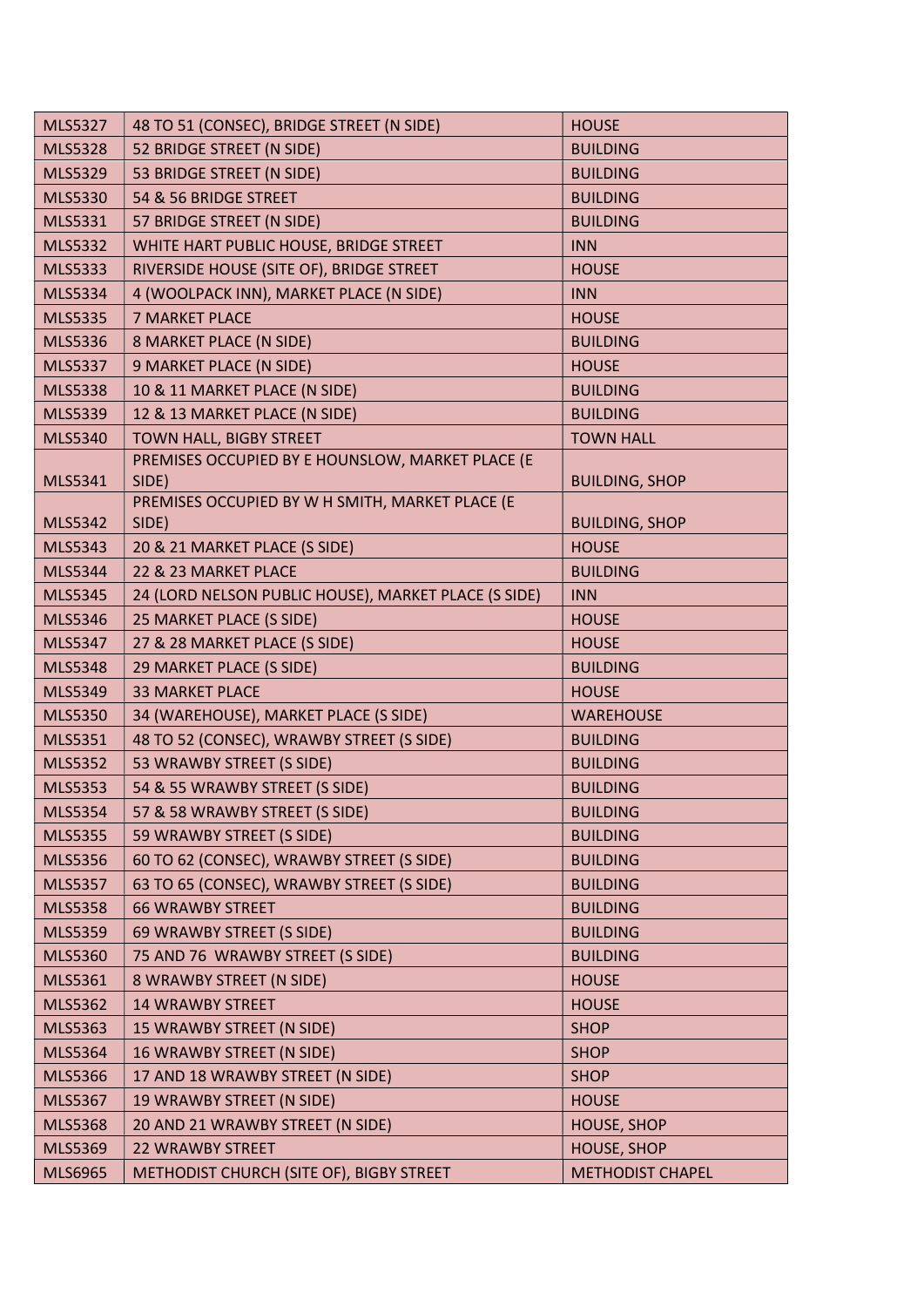| <b>MLS6966</b> | <b>BROCKLESBY OX PUBLIC HOUSE (SITE OF)</b>       | <b>INN</b>                  |
|----------------|---------------------------------------------------|-----------------------------|
|                | PREMISES OCCUPIED BY NORTHERN UPHOLSTERY, BRIDGE  | <b>WESLEYAN METHODIST</b>   |
| <b>MLS6967</b> | <b>STREET</b>                                     | CHAPEL, SHOP                |
| MLS8821        | <b>COUNTY BRIDGE, BRIDGE STREET</b>               | <b>ROAD BRIDGE</b>          |
|                | ULCEBY (BROCKLESBY JUNCTION) TO KIRTON IN LINDSEY |                             |
| <b>MLS8826</b> | <b>RAILWAY</b>                                    | <b>RAILWAY</b>              |
| MLS9481        | <b>NEW RIVER ANCHOLME</b>                         | <b>CANAL</b>                |
| MLS9760        | 1 TO 3 (CONSEC) BIGBY STREET                      | <b>BUILDING</b>             |
|                |                                                   | LINEAR EARTHWORK, ROAD,     |
| MLS22801       | PRE-ENCLOSURE ROAD, SOUTH OF WRAWBY               | <b>TOLL ROAD</b>            |
| MLS9481        | <b>NEW RIVER ANCHOLME</b>                         | <b>CANAL</b>                |
| MLS17293       | SERGEANT'S BREWERY (SITE OF)                      | <b>BREWERY</b>              |
| MLS19944       | <b>BRIGG GASWORKS (SITE OF)</b>                   | <b>GAS WORKS</b>            |
| MLS22244       | BRIGG NATIONAL SCHOOL (SITE OF), CONEY COURT      | <b>NATIONAL SCHOOL</b>      |
| MLS22246       | CORN EXCHANGE (SITE OF), EXCHANGE PLACE           | <b>CORN EXCHANGE</b>        |
| MLS22247       | SMITHY (SITE OF), ELWES STREET                    | <b>BLACKSMITHS WORKSHOP</b> |
|                |                                                   | SCHOOL, LIBRARY,            |
| MLS22250       | PRINCES STREET SCHOOL                             | <b>FURNITURE SHOP</b>       |
| MLS22252       | SMITHY (SITE OF), BARNARD STREET                  | <b>BLACKSMITHS WORKSHOP</b> |
| MLS22616       | <b>BRIGG RAILWAY STATION</b>                      | <b>RAILWAY STATION</b>      |
| MLS22707       | <b>BRIGG BOAT SHED (SITE OF)</b>                  | <b>BOAT SHED</b>            |
| MLS17293       | <b>SERGEANT'S BREWERY (SITE OF)</b>               | <b>BREWERY</b>              |
| MLS21826       | MORTUARY CHAPEL, CHURCH OF ENGLAND                | <b>MORTUARY CHAPEL</b>      |
| MLS21827       | NON CONFORMIST MORTUARY CHAPEL                    | <b>MORTUARY CHAPEL</b>      |
| MLS22047       | 70 WRAWBY STREET, BRIGG                           | <b>SHOP</b>                 |
| MLS22048       | THE EXCHANGE HOTEL, BIGBY STREET                  | <b>HOTEL</b>                |
| MLS22241       | BRIGG MAGISTRATES COURT, BARNARD AVENUE           | <b>MAGISTRATES COURT</b>    |
| MLS22242       | 30 KEYSTONE HOUSE, WRAWBY STREET                  | POLICE STATION, HOUSE       |
| MLS22244       | BRIGG NATIONAL SCHOOL (SITE OF), CONEY COURT      | <b>NATIONAL SCHOOL</b>      |
|                |                                                   | SCHOOL, LIBRARY,            |
| MLS22250       | PRINCES STREET SCHOOL                             | <b>FURNITURE SHOP</b>       |
| MLS22822       | FORMER COURTYARD BUILDINGS, CARY LANE             | <b>BUILDING</b>             |
| MLS22948       | 12, WRAWBY ROAD                                   | <b>HOUSE</b>                |
| MLS22949       | 14 BERWYN, WRAWBY ROAD                            | <b>HOUSE</b>                |
| MLS22950       | 7 ORCHARD COURT RESIDENTIAL HOME, WRAWBY ROAD     | <b>HOUSE</b>                |
| MLS22951       | BELDON HOUSE, WRAWBY ROAD                         | <b>HOUSE</b>                |
| MLS22952       | 18 OAKLANDS, WRAWBY ROAD                          | <b>HOUSE</b>                |
| MLS22953       | 10 THE LAURELS, WRAWBY ROAD                       | <b>HOUSE</b>                |
| MLS22954       | <b>IVANHOE, BIGBY ROAD</b>                        | <b>HOUSE</b>                |
| MLS22955       | <b>COMELY BANK, BIGBY ROAD</b>                    | <b>HOUSE</b>                |
| MLS22956       | 2, WRAWBY ROAD                                    | <b>HOUSE</b>                |
| MLS22957       | KIMBERLEY, BIGBY ROAD                             | <b>HOUSE</b>                |
| MLS22958       | LYNTON HOUSE, BIGBY ROAD                          | <b>HOUSE</b>                |
| MLS22959       | <b>JESMOND, BIGBY ROAD</b>                        | <b>HOUSE</b>                |
| MLS22960       | 6 THE BEECHES, WRAWBY ROAD                        | <b>HOUSE</b>                |
| MLS22961       | 8 BEECHCROFT, WRAWBY ROAD                         | <b>HOUSE</b>                |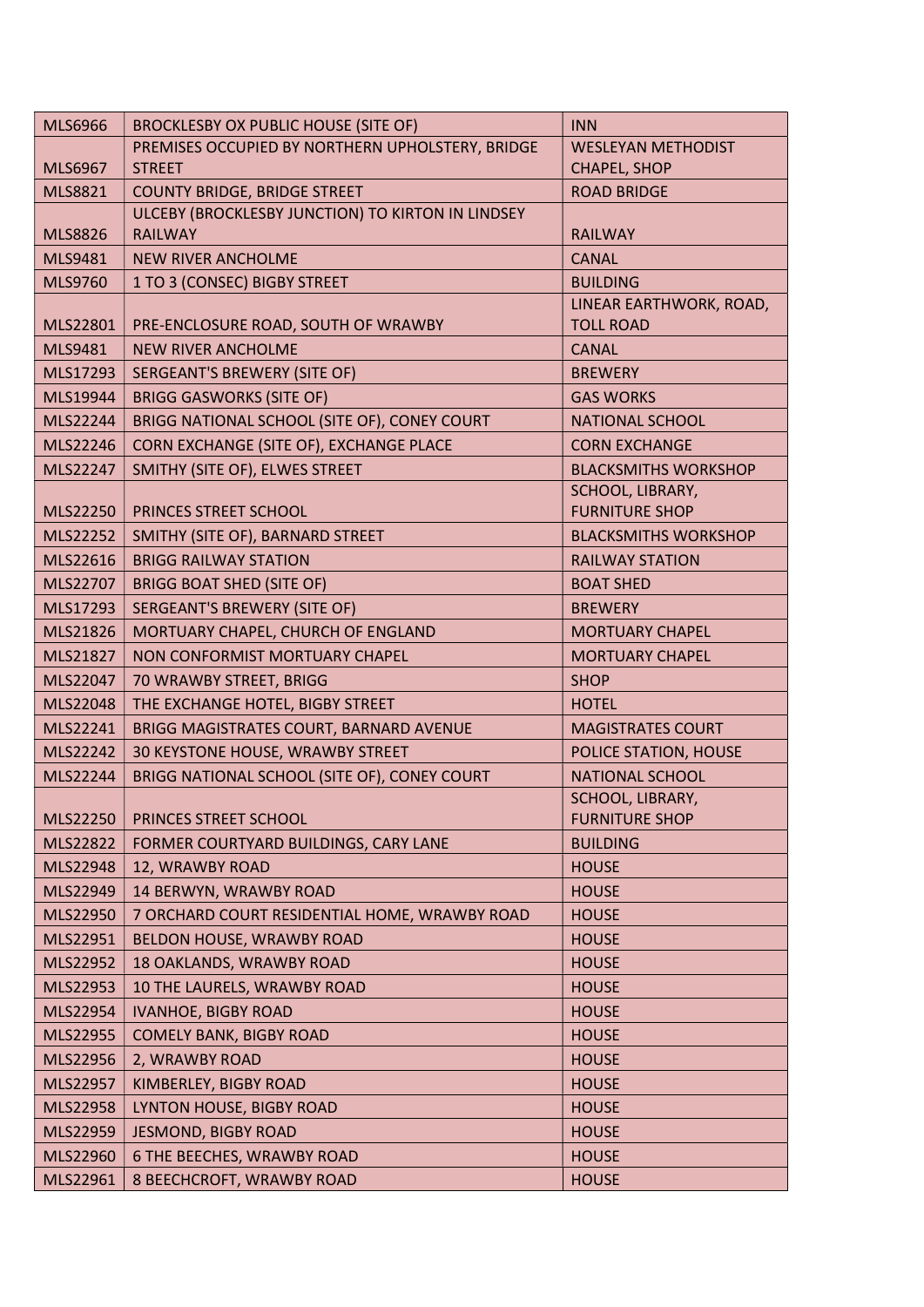| MLS22962 | 4, WRAWBY ROAD                             | <b>HOUSE</b> |
|----------|--------------------------------------------|--------------|
| MLS22963 | <b>CLAREMONT, BIGBY ROAD</b>               | <b>HOUSE</b> |
| MLS22964 | THORNSETT, BIGBY ROAD                      | <b>HOUSE</b> |
| MLS22965 | <b>INGLENOOK, BIGBY ROAD</b>               | <b>HOUSE</b> |
| MLS22966 | ROCKHURST, BIGBY ROAD                      | <b>HOUSE</b> |
| MLS22967 | MERIVALE, BIGBY ROAD                       | <b>HOUSE</b> |
| MLS22968 | OLD PRESBYTERY, BIGBY ROAD                 | <b>HOUSE</b> |
| MLS22969 | <b>WOODSTOCK, BIGBY ROAD</b>               | <b>HOUSE</b> |
| MLS22970 | THE GABLES, BIGBY ROAD                     | <b>HOUSE</b> |
| MLS22971 | <b>EASTHOLME, BIGBY ROAD</b>               | <b>HOUSE</b> |
| MLS22972 | 23, BIGBY ROAD                             | <b>HOUSE</b> |
| MLS22973 | 22, BIGBY ROAD                             | <b>HOUSE</b> |
| MLS22974 | 21, BIGBY ROAD                             | <b>HOUSE</b> |
| MLS22975 | 1, NEW STREET                              | <b>HOUSE</b> |
| MLS22976 | 19, ALBERT STREET                          | <b>HOUSE</b> |
| MLS22977 | 18, ALBERT STREET                          | <b>HOUSE</b> |
| MLS22978 | 17, ALBERT STREET                          | <b>HOUSE</b> |
| MLS22979 | 16, ALBERT STREET                          | <b>HOUSE</b> |
| MLS22980 | 21, ALBERT STREET                          | <b>HOUSE</b> |
| MLS22981 | 20, ALBERT STREET                          | <b>HOUSE</b> |
| MLS22982 | 21, ALBERT STREET                          | <b>HOUSE</b> |
| MLS22983 | 28, ALBERT STREET                          | <b>HOUSE</b> |
| MLS22984 | 23, ALBERT STREET                          | <b>HOUSE</b> |
| MLS22985 | 27, ALBERT STREET                          | <b>HOUSE</b> |
| MLS22986 | 26, ALBERT STREET                          | <b>HOUSE</b> |
| MLS22987 | 30, ALBERT STREET                          | <b>HOUSE</b> |
| MLS22988 | 31, ALBERT STREET                          | <b>HOUSE</b> |
| MLS22989 | POINT HOUSE, ALBERT STREET                 | <b>HOUSE</b> |
| MLS22990 | POINT HOUSE, BIGBY ROAD                    | <b>HOUSE</b> |
| MLS22991 | 8, ALBERT STREET                           | <b>HOUSE</b> |
| MLS22992 | 9, ALBERT STREET                           | <b>HOUSE</b> |
| MLS22993 | 9, PRINCES STREET                          | <b>HOUSE</b> |
| MLS22994 | 8, PRINCES STREET                          | <b>HOUSE</b> |
| MLS22995 | 6, PRINCES STREET                          | <b>HOUSE</b> |
| MLS22996 | 7, PRINCES STREET                          | <b>HOUSE</b> |
| MLS22997 | 10, ALBERT STREET                          | <b>HOUSE</b> |
| MLS22998 | 7, ALBERT STREET                           | <b>HOUSE</b> |
| MLS22999 | 6, PRINCES STREET                          | <b>HOUSE</b> |
| MLS23000 | 11, ALBERT STREET                          | <b>HOUSE</b> |
| MLS23001 | 11A, ALBERT STREET                         | <b>HOUSE</b> |
| MLS23002 | 5, PRINCES STREET                          | <b>HOUSE</b> |
| MLS23003 | 12, ALBERT STREET                          | <b>HOUSE</b> |
| MLS23004 | CLARENCE HOUSE NURSING HOME, ALBERT STREET | <b>HOUSE</b> |
| MLS23005 | 13, ALBERT STREET                          | <b>HOUSE</b> |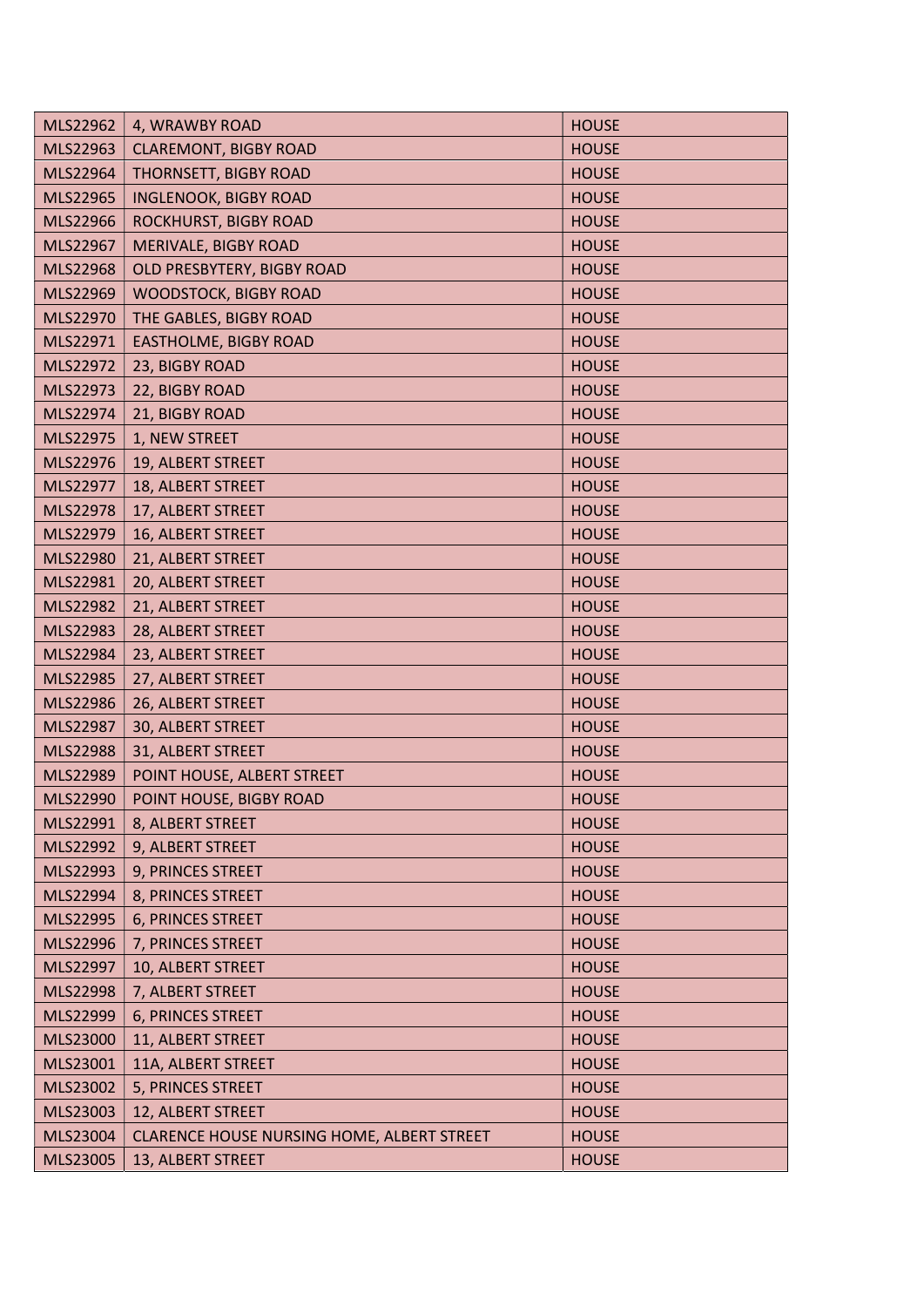| MLS23006 | 14, ALBERT STREET                  | <b>HOUSE</b>        |
|----------|------------------------------------|---------------------|
| MLS23007 | 3, NEW STREET                      | <b>HOUSE</b>        |
| MLS23008 | 2, NEW STREET                      | <b>HOUSE</b>        |
| MLS23009 | 44, ALBERT STREET                  | <b>HOUSE</b>        |
| MLS23010 | 49, ALBERT STREET                  | <b>HOUSE</b>        |
| MLS23011 | 48, ALBERT STREET                  | <b>HOUSE</b>        |
| MLS23012 | 47, ALBERT STREET                  | <b>HOUSE</b>        |
| MLS23013 | 46, ALBERT STREET                  | <b>HOUSE</b>        |
| MLS23014 | 45, ALBERT STREET                  | <b>HOUSE</b>        |
| MLS23015 | 42, ALBERT STREET                  | <b>HOUSE</b>        |
| MLS23016 | 41, ALBERT STREET                  | <b>HOUSE</b>        |
| MLS23017 | 43, ALBERT STREET                  | <b>HOUSE</b>        |
| MLS23018 | 39, ALBERT STREET                  | <b>HOUSE</b>        |
| MLS23019 | 40, ALBERT STREET                  | <b>HOUSE</b>        |
| MLS23020 | 38, ALBERT STREET                  | <b>HOUSE</b>        |
| MLS23021 | 37, ALBERT STREET                  | <b>HOUSE</b>        |
| MLS23022 | 36, ALBERT STREET                  | <b>HOUSE</b>        |
| MLS23023 | THE CHESTNUTS, ALBERT STREET       | <b>HOUSE</b>        |
| MLS23024 | SUNNYDENE, ALBERT STREET           | <b>HOUSE</b>        |
| MLS23025 | YEW COTTAGE, ALBERT STREET         | <b>HOUSE</b>        |
| MLS23026 | NEWNHAM, ALBERT STREET             | <b>HOUSE</b>        |
| MLS23027 | 35, ALBERT STREET                  | <b>HOUSE</b>        |
| MLS23028 | 34, ALBERT STREET                  | <b>HOUSE</b>        |
| MLS23029 | <b>IVY COTTAGE, ALBERT STREET</b>  | <b>HOUSE</b>        |
| MLS23030 | FANLING, ALBERT STREET             | <b>HOUSE</b>        |
| MLS23031 | CARCLEW, ALBERT STREET             | <b>HOUSE</b>        |
| MLS23033 | 6, QUEEN STREET                    | <b>HOUSE</b>        |
| MLS23034 | 1, QUEEN STREET                    | <b>HOUSE</b>        |
| MLS23035 | 2, QUEEN STREET                    | <b>HOUSE</b>        |
| MLS23036 | 5, QUEEN STREET                    | <b>HOUSE</b>        |
| MLS23037 | 3, QUEEN STREET                    | <b>HOUSE</b>        |
| MLS23038 | 42, WRAWBY STREET                  | <b>HOUSE</b>        |
| MLS23039 | 4, QUEEN STREET                    | <b>HOUSE</b>        |
| MLS23040 | 5, QUEEN STREET                    | <b>HOUSE</b>        |
| MLS23041 | FORMER FIRE STATION, WRAWBY STREET | <b>FIRE STATION</b> |
| MLS23042 | 4, BIGBY ROAD                      | <b>HOUSE</b>        |
| MLS23043 | 5, ELIZABETH TERRACE, BIGBY ROAD   | <b>HOUSE</b>        |
| MLS23044 | 7, BIGBY ROAD                      | <b>HOUSE</b>        |
| MLS23045 | BRITANNIA INN, WRAWBY STREET       | <b>PUBLIC HOUSE</b> |
| MLS23046 | 7, BIGBY ROAD                      | <b>HOUSE</b>        |
| MLS23047 | 9, BIGBY ROAD                      | <b>HOUSE</b>        |
| MLS23048 | 10, ELIZABETH TERRACE, BIGBY ROAD  | <b>HOUSE</b>        |
| MLS23049 | 6, ELIZABETH TERRACE, BIGBY ROAD   | <b>HOUSE</b>        |
| MLS23050 | 35, WRAWBY STREET                  | <b>HOUSE</b>        |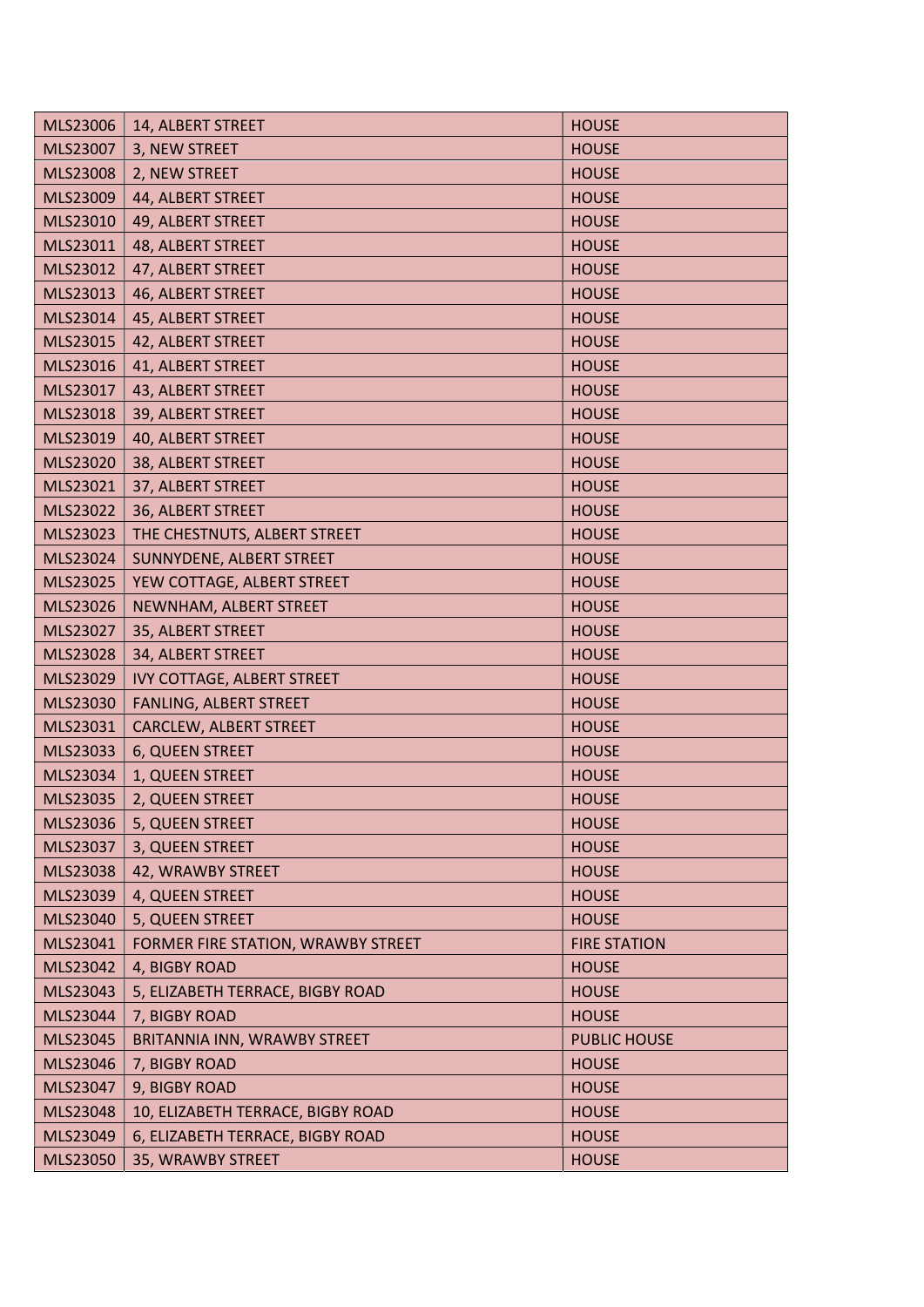| MLS23051 | 8, BIGBY ROAD                           | <b>HOUSE</b>             |
|----------|-----------------------------------------|--------------------------|
| MLS23052 | 32 THE LODGE, WRAWBY STREET             | <b>HOUSE</b>             |
| MLS23053 | MAGISTRATES COURT, WRAWBY STREET        | <b>MAGISTRATES COURT</b> |
| MLS23054 | 7, QUEEN STREET                         | <b>HOUSE</b>             |
| MLS23055 | 6, CROSS STREET                         | <b>HOUSE</b>             |
| MLS23056 | 5, CROSS STREET                         | <b>HOUSE</b>             |
| MLS23057 | 2, CROSS STREET                         | <b>HOUSE</b>             |
| MLS23058 | 1, CROSS STREET                         | <b>HOUSE</b>             |
| MLS23059 | 5, CROSS STREET                         | <b>HOUSE</b>             |
| MLS23060 | 1, GARDEN COTTAGES, GARDEN STREET       | <b>HOUSE</b>             |
| MLS23061 | 1, GARDEN STREET                        | <b>HOUSE</b>             |
| MLS23062 | 1, GARDEN STREET                        | <b>HOUSE</b>             |
| MLS23063 | 45, WRAWBY STREET                       | <b>HOUSE</b>             |
| MLS23064 | 43, WRAWBY STREET                       | <b>HOUSE</b>             |
| MLS23065 | 8, QUEEN STREET                         | <b>HOUSE</b>             |
| MLS23066 | 47, WRAWBY STREET                       | <b>HOUSE</b>             |
| MLS23067 | 6, GARDEN STREET                        | <b>HOUSE</b>             |
| MLS23068 | 6, GARDEN STREET                        | <b>HOUSE</b>             |
| MLS23069 | 5, GARDEN STREET                        | <b>HOUSE</b>             |
| MLS23070 | <b>WILLESBY COURT, GARDEN STREET</b>    | <b>HOUSE</b>             |
| MLS23071 | 3, GARDEN COTTAGES, GARDEN STREET       | <b>HOUSE</b>             |
| MLS23072 | 10 W I HOUSE, QUEEN STREET              | <b>HOUSE</b>             |
| MLS23073 | 11, QUEEN STREET                        | <b>HOUSE</b>             |
| MLS23074 | 12, QUEEN STREET                        | <b>HOUSE</b>             |
| MLS23075 | 46, WRAWBY STREET                       | <b>HOUSE</b>             |
| MLS23076 | 13, QUEEN STREET                        | <b>HOUSE</b>             |
| MLS23077 | 72, WRAWBY STREET                       | <b>HOUSE</b>             |
| MLS23078 | 73, WRAWBY STREET                       | <b>HOUSE</b>             |
| MLS23079 | 6, COLLEGE YARD, OLD COURTS ROAD        | <b>HOUSE</b>             |
| MLS23080 | 8, COLLEGE YARD, OLD COURTS ROAD        | <b>HOUSE</b>             |
| MLS23081 | 6, WRAWBY STREET                        | <b>HOUSE</b>             |
| MLS23082 | 10, COLLEGE YARD, OLD COURTS ROAD       | <b>HOUSE</b>             |
| MLS23083 | 4, WRAWBY STREET                        | <b>HOUSE</b>             |
| MLS23085 | 5, WRAWBY STREET                        | <b>HOUSE</b>             |
| MLS23086 | 9, BIGBY STREET                         | <b>HOUSE</b>             |
| MLS23087 | 42, BIGBY STREET                        | <b>HOUSE</b>             |
| MLS23088 | <b>41 COUNTRY RETREAT, BIGBY STREET</b> | <b>HOUSE</b>             |
| MLS23089 | 40, BIGBY STREET                        | <b>HOUSE</b>             |
| MLS23090 | 43, BIGBY STREET                        | <b>HOUSE</b>             |
| MLS23091 | <b>GLEN COTTAGE, ELWES STREET</b><br>1F | <b>HOUSE</b>             |
| MLS23092 | 15, BIGBY STREET                        | <b>HOUSE</b>             |
| MLS23094 | 14 NATWEST, MARKET PLACE                | <b>HOUSE</b>             |
| MLS23095 | 48, BRIDGE STREET                       | <b>HOUSE</b>             |
| MLS23096 | 32, MARKET PLACE                        | <b>HOUSE</b>             |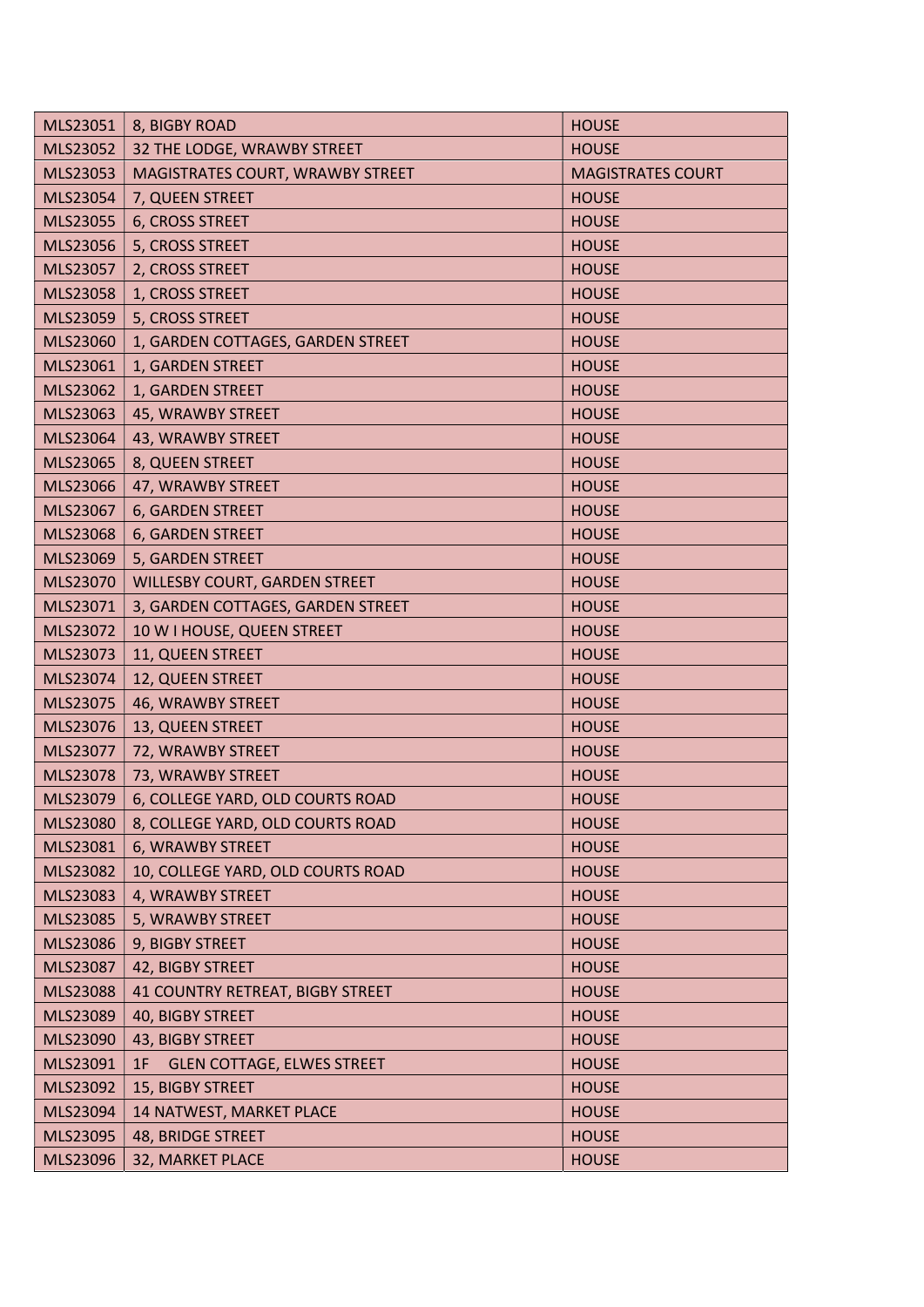| MLS23097       | NELTHORPE ARMS OUTBUILDINGS, BRIDGE STREET     | <b>HOUSE</b>                                    |
|----------------|------------------------------------------------|-------------------------------------------------|
| MLS24350       | 29, ALBERT STREET                              | <b>HOUSE</b>                                    |
| MLS24351       | 43, WRAWBY STREET                              | <b>HOUSE</b>                                    |
| MLS24374       | 14, QUEEN STREET                               | <b>HOUSE</b>                                    |
| MLS24389       | CREST VILLA, GLANFORD ROAD                     | <b>HOUSE</b>                                    |
| MLS24390       | 22, ALBERT STREET                              | <b>HOUSE</b>                                    |
| MLS24391       | 25, ALBERT STREET                              | <b>HOUSE</b>                                    |
| MLS24392       | 6, ALBERT STREET                               | <b>HOUSE</b>                                    |
| MLS24393       | 9, QUEEN STREET                                | <b>HOUSE</b>                                    |
| MLS24394       | DONE BOOKMAKER, OLD COURTS ROAD                | <b>SHOP</b>                                     |
| MLS24395       | EVERYTHING ANIMAL, OLD COURTS ROAD             | <b>SHOP</b>                                     |
| MLS24396       | 3 THE BLACK BULL INN, WRAWBY STREET            | <b>PUBLIC HOUSE</b>                             |
| MLS24397       | 2, WRAWBY STREET                               | <b>HOUSE</b>                                    |
| MLS24398       | THE ANGEL, MARKET PLACE                        | <b>HOUSE</b>                                    |
| MLS24398       | THE ANGEL, MARKET PLACE                        | <b>HOUSE</b>                                    |
| MLS24399       | 11 12, BRIDGE STREET                           | <b>HOUSE</b>                                    |
| MLS25548       | UNNAMED FARMSTEAD, BRIGG                       | <b>FARMSTEAD</b>                                |
| MLS25549       | SITE OF (TOLLBAR FARM), BRIGG                  | <b>FARMSTEAD</b>                                |
| MLS25550       | ST HELENS, BRIGG                               | <b>FARMSTEAD</b>                                |
| MLS25551       | SITE OF WOODBINE COTTAGE, BRIGG                | <b>FARMSTEAD</b>                                |
| <b>MLS5055</b> | SIR JOHN NELTHORPE GRAMMAR SCHOOL              | <b>SCHOOL</b>                                   |
| MLS5102        | FORMER WINDMILL, MILL LANE                     | <b>WINDMILL</b>                                 |
| <b>MLS5308</b> | CHURCH OF ST JOHN THE EVANGELIST, BIGBY STREET | <b>ANGLICAN CHURCH</b>                          |
|                | BRIGG CONGREGATIONAL CHURCH, WRAWBY STREET (N  |                                                 |
| <b>MLS5365</b> | SIDE)                                          | <b>CONGREGATIONAL CHAPEL</b>                    |
| <b>MLS6968</b> | <b>GLANFORD UNION WORKHOUSE (SITE OF)</b>      | <b>WORKHOUSE, INFIRMARY</b>                     |
| MLS19938       | <b>BRIGG BRICKYARD (SITE OF)</b>               | <b>BRICKWORKS</b>                               |
| MLS19941       | <b>BRICK YARD (SITE OF)</b>                    | <b>BRICKYARD</b>                                |
| MLS19938       | <b>BRIGG BRICKYARD (SITE OF)</b>               | <b>BRICKWORKS</b>                               |
| MLS19939       | ANCHOLME IRON FOUNDRY (SITE OF)                | <b>IRON FOUNDRY</b>                             |
| MLS19940       | <b>VICTORIA IRON WORKS (SITE OF)</b>           | <b>IRON WORKS</b>                               |
| MLS19941       |                                                |                                                 |
| MLS15400       | <b>BRICK YARD (SITE OF)</b>                    | <b>BRICKYARD</b>                                |
|                | K6 TELEPHONE KIOSK, MARKET PLACE               | <b>TELEPHONE BOX</b>                            |
| MLS25879       | FORMER WESTMOOR SCHOOL, GRAMMAR SCHOOL ROAD    | <b>SECONDARY SCHOOL</b>                         |
| MLS25880       | FORMER GLANFORD SCHOOL, REDCOMBE LANE          | <b>SECONDARY SCHOOL</b>                         |
| MLS17744       | NATIONAL WESTMINSTER BANK, MARKET PLACE        | <b>BANK (FINANCIAL)</b>                         |
| MLS17747       | ST MARY'S CHURCH (RC), BARNARD AVENUE          | <b>ROMAN CATHOLIC CHURCH</b>                    |
| MLS21665       | <b>BRIGG WAR MEMORIAL</b>                      | <b>WAR MEMORIAL</b>                             |
|                |                                                | PREPARATORY SCHOOL,                             |
| MLS22249       | <b>BRIGG PREPARATORY SCHOOL, BIGBY STREET</b>  | <b>SPECIAL SCHOOL</b>                           |
| MLS22571       | FORMER SMITH PARKINSON GARAGE, MARKET PLACE    | <b>GARAGE, MOTOR VEHICLE</b><br><b>SHOWROOM</b> |
| MLS22245       | SWEET MANUFACTORIES (SITE OF), SPRINGS PARADE  | <b>CONFECTIONERY WORKS</b>                      |
| MLS20589       | ORGANIC REMAINS, FORMER GASWORKS               |                                                 |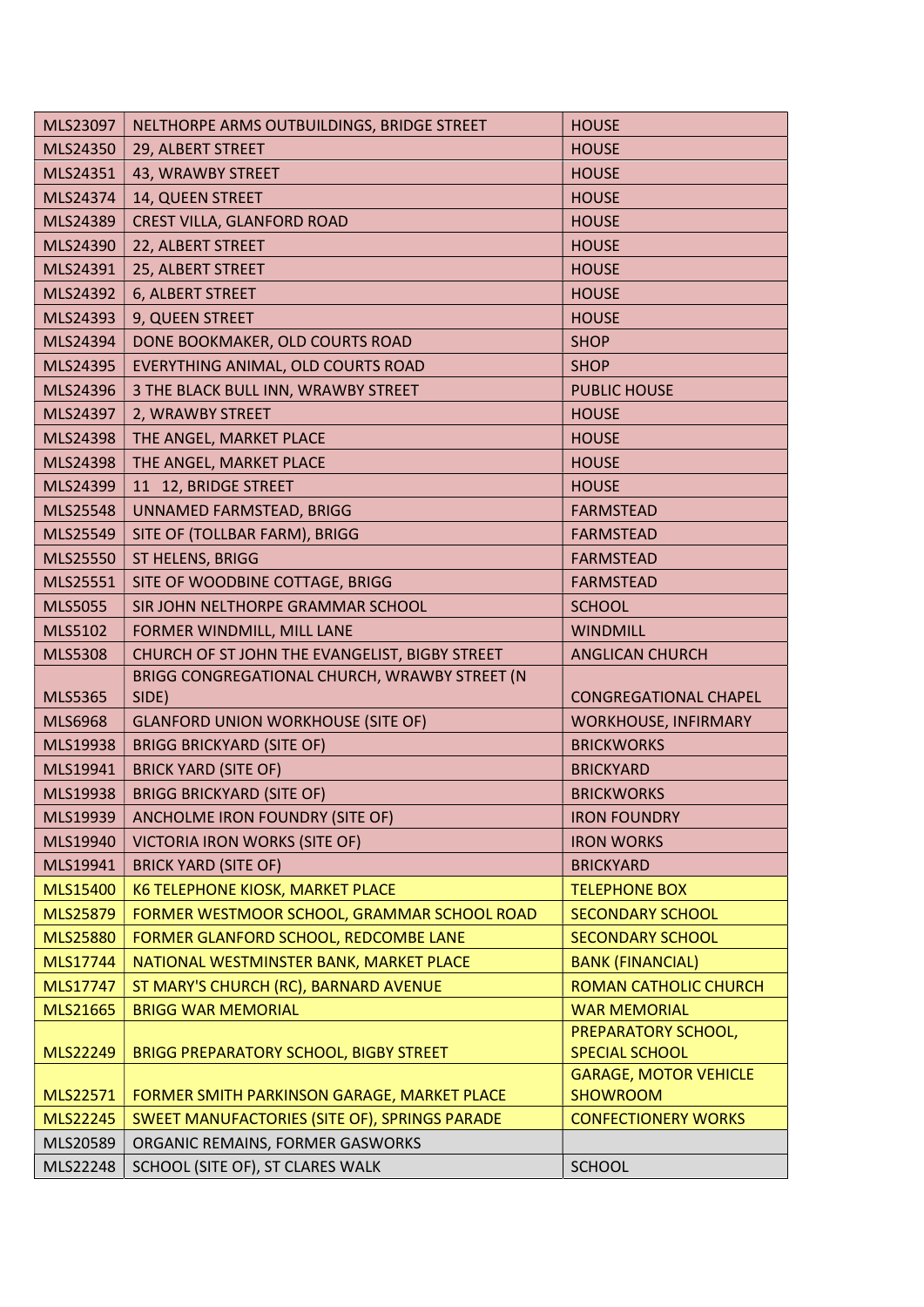| MLS22251      | VICARAGE (SITE OF), BIGBY STREET | <b>VICARAGE</b>       |
|---------------|----------------------------------|-----------------------|
| <b>MLS140</b> | ST HELENS WELL                   | <b>HOLY WELL</b>      |
| MLS19677      | HUMAN REMAINS, MARKETPLACE, 1977 | <b>HUMAN REMAINS</b>  |
| MLS21831      | ROMAN CATHOLIC CHAPEL (SITE OF)  | ROMAN CATHOLIC CHAPEL |
| MLS9482       | <b>OLD RIVER ANCHOLME</b>        | <b>NON ANTIQUITY</b>  |
| MLS9482       | OLD RIVER ANCHOLME               | <b>NON ANTIQUITY</b>  |

| <b>MONUID</b>  | <b>NAME</b>                                                        | <b>MONTYPES</b>        |
|----------------|--------------------------------------------------------------------|------------------------|
| MLS20577       | PALAEOCHANNEL OF THE OLD RIVER ANCHOLME, ISLAND CARR               | <b>WATERCOURSE</b>     |
| MLS1799        | MESOLITHIC-IRON AGE OCCUPATION, FORMER BRIGG BRICKYARD             | <b>OCCUPATION SITE</b> |
| MLS21539       | HOLOCENE ENVIRONMENTAL SAMPLES                                     | <b>FINDSPOT</b>        |
| MLS19433       | DEBITAGE, EAST OF NEW RIVER ANCHOLME                               | <b>FINDSPOT</b>        |
| MLS6690        | <b>FLINT ARROWHEAD</b>                                             | <b>FINDSPOT</b>        |
| MLS1797        | FLINT & MEDIEVAL POTTERY, 59 WRAWBY STREET                         | FINDSPOT, FINDSP       |
| MLS1794        | <b>STONE AXE</b>                                                   | <b>FINDSPOT</b>        |
| MLS1796        | POLISHED HORNSTONE AXE                                             | <b>FINDSPOT</b>        |
| MLS21652       | EARLY BRONZE AGE PEAT DEPOSIT, ATHERTON WAY                        | PEAT DEPOSIT           |
| MLS15538       | IRON KNIFE, E OF OLD RIVER ANCHOLME                                | <b>FINDSPOT</b>        |
| MLS1784        | SOCKETED AXE, OLD RIVER ANCHOLME, 1957                             | <b>FINDSPOT</b>        |
| MLS1789        | LATE BRONZE AGE BOAT, RIVER ANCHOLME, 1886                         | <b>FINDSPOT</b>        |
| MLS1790        | THE `BRIGG RAFT', RIVER ANCHOLME, 1888                             | <b>FINDSPOT</b>        |
| MLS18398       | BRONZE AGE PEAT DEPOSIT AND WOODEN STAKES                          | FINDSPOT, PEAT D       |
| MLS20507       | <b>BURIED LAND SURFACE</b>                                         | PALAEOLANDSCAI         |
| MLS21338       | LATE BRONZE AGE LAND SURFACE, SOUTH OF BARNARD AVENUE              | <b>OCCUPATION SITE</b> |
| MLS6682        | PREHISTORIC BOAT CLEAT                                             | <b>FINDSPOT</b>        |
| MLS1783        | PREHISTORIC TIMBER CAUSEWAY, ISLAND CARR                           | CAUSEWAY               |
| MLS20482       | IRON AGE PEAT HORIZON, ISLAND CARR                                 | PEAT DEPOSIT           |
| <b>MLS1785</b> | <b>ROMAN COIN</b>                                                  | <b>FINDSPOT</b>        |
| <b>MLS1786</b> | <b>ROMAN COIN &amp; SPINDLE WHORL</b>                              | <b>FINDSPOT</b>        |
| <b>MLS1787</b> | <b>ROMAN COINS</b>                                                 | <b>FINDSPOT</b>        |
| MLS25929       | ROMAN POTTERY, YARBOROUGH ROAD AREA                                | <b>FINDSPOT</b>        |
| <b>MLS1788</b> | AS SPEARHEAD, GRAVEL PIT, BRIGG                                    | <b>FINDSPOT</b>        |
| MLS21280       | OPEN FIELD SYSTEM, BRIGG PARISH                                    | OPEN FIELD, RIDG       |
| MLS22804       | <b>CIRCULAR EARTHWORK</b>                                          | POND?                  |
|                | MEDIEVAL AND POST MEDIEVAL POTTERY, POST MEDIEVAL PITS, 22a MARKET |                        |
| MLS21219       | <b>PLACE</b>                                                       | FINDSPOT, RUBBI!       |
|                | MLS22661 MEDIEVAL AND POST-MEDIEVAL PITS, 5-7 MARKET PLACE         | PIT, WALL, POST H      |
| MLS9552        | MED/PM SETTLEMENT, BRIGG                                           | TOWN, MARKET,          |
| MLS22243       | SCHOOL (SITE OF), OLD COURTS ROAD                                  | <b>SCHOOL</b>          |
| MLS24659       | 'WOOD CLOSE' (SITE OF)                                             | <b>DITCHED ENCLOSE</b> |
| MLS24660       | 'CANCH CLOSES' (SITE OF)                                           | <b>ENCLOSURE</b>       |
| MLS15434       | WHELPTON'S GARAGE, BRIDGE STREET (SITE OF)                         | <b>HOUSE, SHOP</b>     |
| MLS18097       | POST MED RECLAIMATION, PEACOCK & BINNINGTON FOUNDRY, 1990          | <b>NON ANTIQUITY</b>   |
| MLS20357       | TERRACE TO REAR OF 21-22 WRAWBY STREET                             | <b>TERRACE</b>         |
| MLS20358       | <b>WAREHOUSE (SITE OF)</b>                                         | <b>WAREHOUSE</b>       |
|                |                                                                    |                        |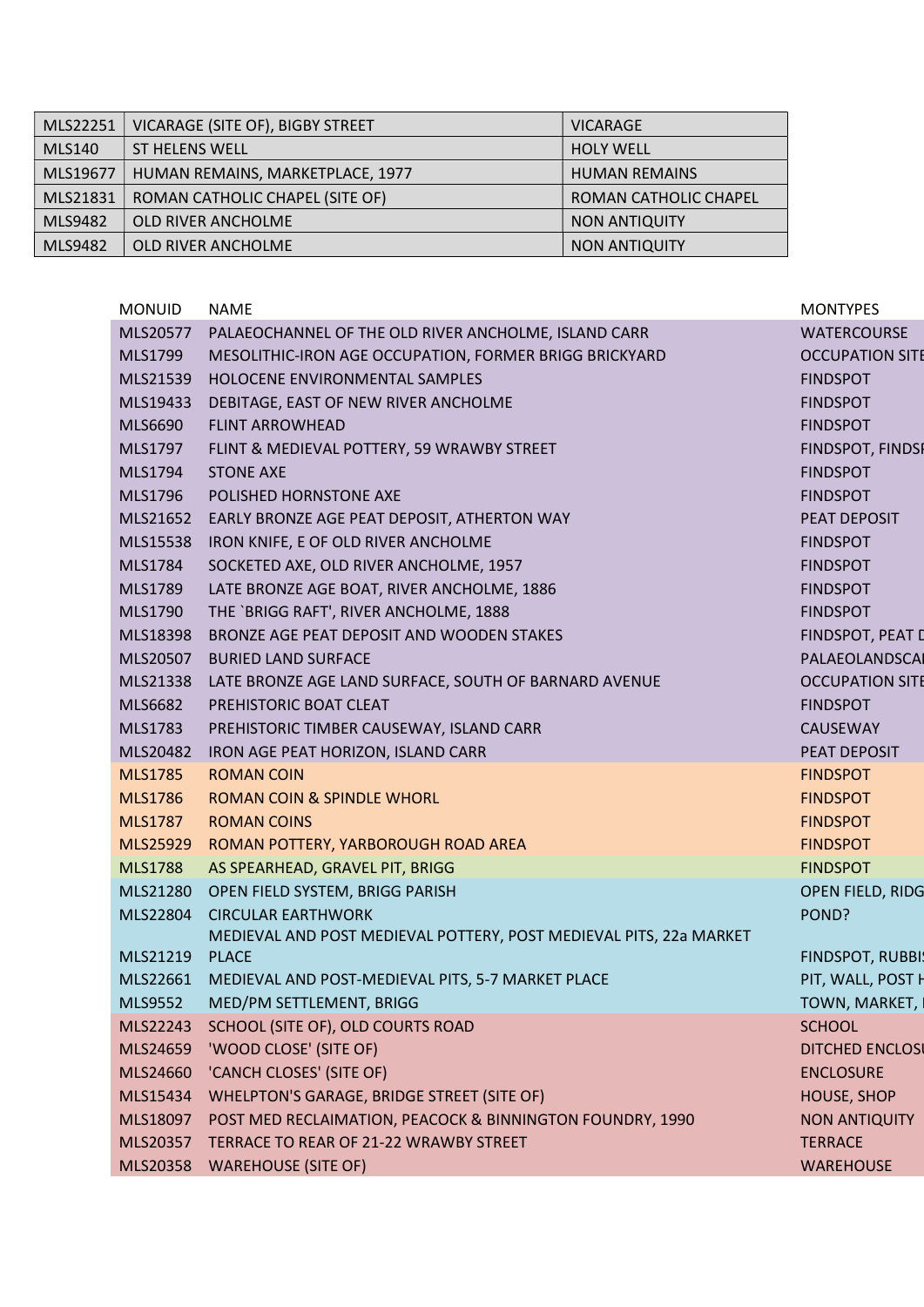| MLS20371       | RANGE TO REAR OF 17 & 18 WRAWBY STREET                       | <b>HOUSE</b>          |
|----------------|--------------------------------------------------------------|-----------------------|
| MLS20483       | POST MEDIEVAL WOODEN STAKE, ISLAND CARR                      | <b>FINDSPOT</b>       |
| MLS21610       | CIVIL WAR DEFENCES, COLLEGE YARD                             | <b>FIELDWORK</b>      |
| MLS21828       | <b>CHAPEL (SITE OF)</b>                                      | <b>CHAPEL</b>         |
| MLS21830       | <b>CHAPEL (SITE OF)</b>                                      | <b>CHAPEL</b>         |
| MLS21974       | <b>WINDMILL (SITE OF)</b>                                    | <b>WINDMILL</b>       |
| MLS21975       | <b>WINDMILL (SITE OF)</b>                                    | <b>WINDMILL</b>       |
| MLS22411       | CHAPEL OF EASE (SITE OF), BIGBY STREET                       | <b>CHAPEL OF EASE</b> |
| MLS5054        | 11 BIGBY ST & THE EXCHANGE CLUB                              | <b>HOUSE, CLUB</b>    |
| <b>MLS5100</b> | PREMISES OCCUPIED BY ANCHOLME LODGE OF FREEMASONS, CARY LANE | <b>BUILDING</b>       |
| MLS5101        | <b>2 MARKET PLACE</b>                                        | <b>HOUSE</b>          |
| MLS5103        | <b>39 WRAWBY STREET</b>                                      | <b>HOUSE</b>          |
| MLS5307        | 4 & 5 BIGBY STREET                                           | <b>HOUSE</b>          |
| MLS5309        | 8 BIGBY STREET (N SIDE)                                      | <b>HOUSE</b>          |
| MLS5310        | 12 BIGBY STREET (N SIDE)                                     | <b>HOUSE</b>          |
| MLS5311        | 14 BIGBY STREET (N SIDE)                                     | <b>HOUSE</b>          |
| MLS5312        | 16 & 17 BIGBY STREET (N SIDE)                                | <b>HOUSE</b>          |
| MLS5313        | 18 BIGBY STREET (N SIDE)                                     | <b>HOUSE</b>          |
| MLS5314        | 19 TO 22 (CONSEC), BIGBY STREET (N SIDE)                     | <b>BUILDING</b>       |
| MLS5315        | 23 & 24 BIGBY STREET (N SIDE)                                | <b>BUILDING</b>       |
| MLS5316        | 25 BIGBY STREET (N SIDE)                                     | <b>BUILDING</b>       |
| MLS5317        | EASTFIELD, BIGBY STREET (E SIDE)                             | <b>HOUSE</b>          |
| <b>MLS5318</b> | <b>CONVENT SCHOOL (FORMER MANOR HOUSE)</b>                   | HOUSE, SCHOOL         |
| MLS5319        | DYING GLADIATOR PUBLIC HOUSE                                 | <b>INN</b>            |
| <b>MLS5320</b> | NELTHORPE ARMS PUBLIC HOUSE                                  | <b>INN</b>            |
| MLS5321        | 2 & 4 BRIDGE STREET (S SIDE)                                 | <b>BUILDING</b>       |
| MLS5322        | 4A BRIDGE STREET (S SIDE)                                    | <b>BUILDING</b>       |
| MLS5323        | 5 BRIDGE STREET (S SIDE)                                     | <b>BUILDING</b>       |
| <b>MLS5324</b> | <b>6 BRIDGE STREET (S SIDE)</b>                              | <b>BUILDING</b>       |
| MLS5327        | 48 TO 51 (CONSEC), BRIDGE STREET (N SIDE)                    | <b>HOUSE</b>          |
| <b>MLS5328</b> | 52 BRIDGE STREET (N SIDE)                                    | <b>BUILDING</b>       |
| MLS5329        | 53 BRIDGE STREET (N SIDE)                                    | <b>BUILDING</b>       |
| MLS5330        | 54 & 56 BRIDGE STREET                                        | <b>BUILDING</b>       |
| MLS5331        | 57 BRIDGE STREET (N SIDE)                                    | <b>BUILDING</b>       |
| MLS5332        | WHITE HART PUBLIC HOUSE, BRIDGE STREET                       | <b>INN</b>            |
| MLS5333        | RIVERSIDE HOUSE (SITE OF), BRIDGE STREET                     | <b>HOUSE</b>          |
| MLS5334        | 4 (WOOLPACK INN), MARKET PLACE (N SIDE)                      | <b>INN</b>            |
| <b>MLS5335</b> | <b>7 MARKET PLACE</b>                                        | <b>HOUSE</b>          |
| MLS5336        | 8 MARKET PLACE (N SIDE)                                      | <b>BUILDING</b>       |
| <b>MLS5337</b> | 9 MARKET PLACE (N SIDE)                                      | <b>HOUSE</b>          |
| <b>MLS5338</b> | 10 & 11 MARKET PLACE (N SIDE)                                | <b>BUILDING</b>       |
| MLS5339        | 12 & 13 MARKET PLACE (N SIDE)                                | <b>BUILDING</b>       |
| MLS5340        | TOWN HALL, BIGBY STREET                                      | <b>TOWN HALL</b>      |
| MLS5341        | PREMISES OCCUPIED BY E HOUNSLOW, MARKET PLACE (E SIDE)       | <b>BUILDING, SHOP</b> |
| MLS5342        | PREMISES OCCUPIED BY W H SMITH, MARKET PLACE (E SIDE)        | <b>BUILDING, SHOP</b> |
| <b>MLS5343</b> | 20 & 21 MARKET PLACE (S SIDE)                                | <b>HOUSE</b>          |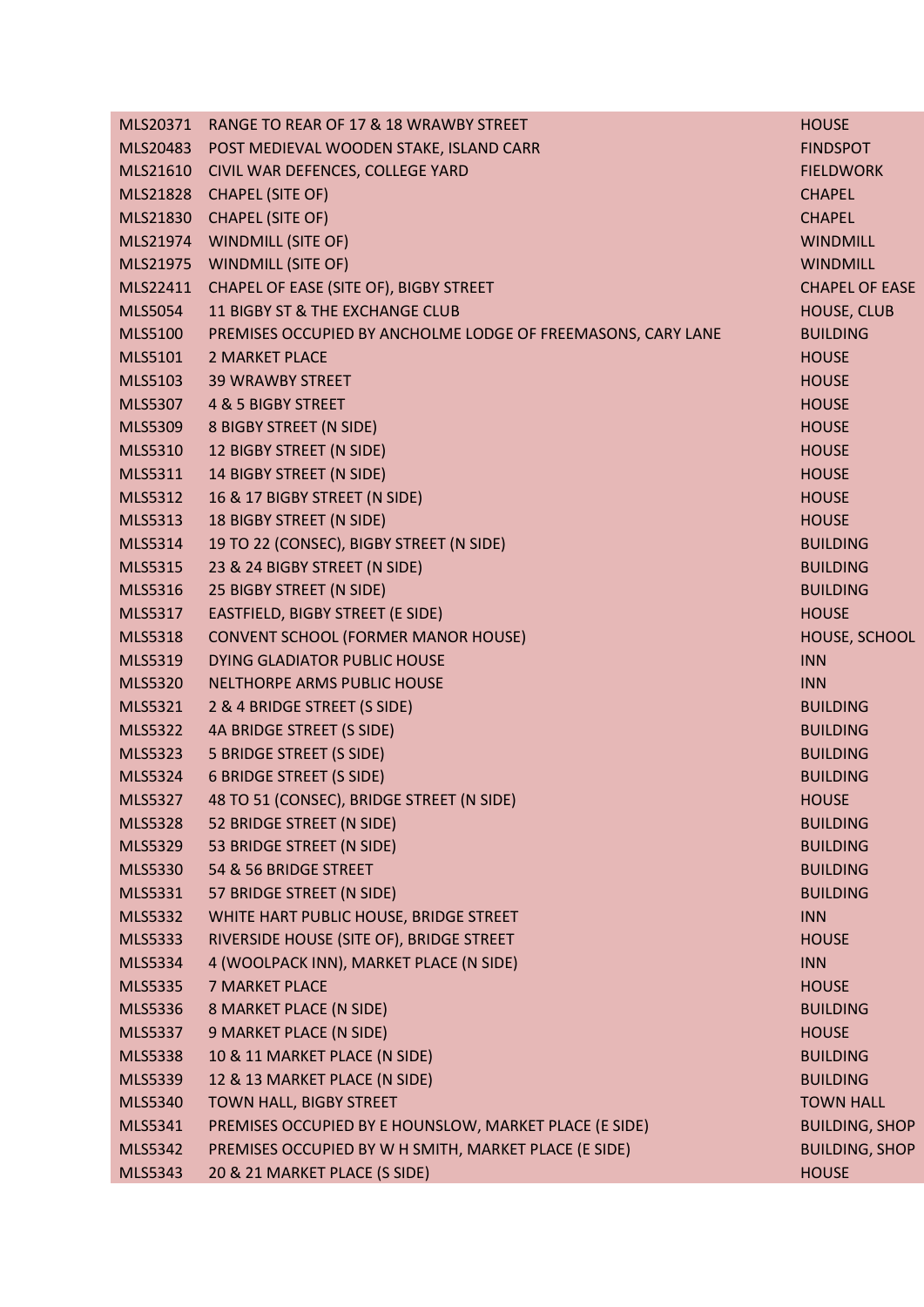| <b>MLS5344</b> | 22 & 23 MARKET PLACE                                      | <b>BUILDING</b>        |
|----------------|-----------------------------------------------------------|------------------------|
| <b>MLS5345</b> | 24 (LORD NELSON PUBLIC HOUSE), MARKET PLACE (S SIDE)      | <b>INN</b>             |
| <b>MLS5346</b> | 25 MARKET PLACE (S SIDE)                                  | <b>HOUSE</b>           |
| MLS5347        | 27 & 28 MARKET PLACE (S SIDE)                             | <b>HOUSE</b>           |
| <b>MLS5348</b> | 29 MARKET PLACE (S SIDE)                                  | <b>BUILDING</b>        |
| MLS5349        | <b>33 MARKET PLACE</b>                                    | <b>HOUSE</b>           |
| <b>MLS5350</b> | 34 (WAREHOUSE), MARKET PLACE (S SIDE)                     | <b>WAREHOUSE</b>       |
| MLS5351        | 48 TO 52 (CONSEC), WRAWBY STREET (S SIDE)                 | <b>BUILDING</b>        |
| <b>MLS5352</b> | 53 WRAWBY STREET (S SIDE)                                 | <b>BUILDING</b>        |
| <b>MLS5353</b> | 54 & 55 WRAWBY STREET (S SIDE)                            | <b>BUILDING</b>        |
| <b>MLS5354</b> | 57 & 58 WRAWBY STREET (S SIDE)                            | <b>BUILDING</b>        |
| <b>MLS5355</b> | 59 WRAWBY STREET (S SIDE)                                 | <b>BUILDING</b>        |
| <b>MLS5356</b> | 60 TO 62 (CONSEC), WRAWBY STREET (S SIDE)                 | <b>BUILDING</b>        |
| <b>MLS5357</b> | 63 TO 65 (CONSEC), WRAWBY STREET (S SIDE)                 | <b>BUILDING</b>        |
| <b>MLS5358</b> | <b>66 WRAWBY STREET</b>                                   | <b>BUILDING</b>        |
| <b>MLS5359</b> | 69 WRAWBY STREET (S SIDE)                                 | <b>BUILDING</b>        |
| <b>MLS5360</b> | 75 AND 76 WRAWBY STREET (S SIDE)                          | <b>BUILDING</b>        |
| MLS5361        | 8 WRAWBY STREET (N SIDE)                                  | <b>HOUSE</b>           |
| MLS5362        | <b>14 WRAWBY STREET</b>                                   | <b>HOUSE</b>           |
| MLS5363        | 15 WRAWBY STREET (N SIDE)                                 | <b>SHOP</b>            |
| <b>MLS5364</b> | 16 WRAWBY STREET (N SIDE)                                 | <b>SHOP</b>            |
| <b>MLS5366</b> | 17 AND 18 WRAWBY STREET (N SIDE)                          | <b>SHOP</b>            |
| MLS5367        | 19 WRAWBY STREET (N SIDE)                                 | <b>HOUSE</b>           |
| <b>MLS5368</b> | 20 AND 21 WRAWBY STREET (N SIDE)                          | HOUSE, SHOP            |
| <b>MLS5369</b> | <b>22 WRAWBY STREET</b>                                   | HOUSE, SHOP            |
| <b>MLS6965</b> | METHODIST CHURCH (SITE OF), BIGBY STREET                  | <b>METHODIST CHAP</b>  |
| <b>MLS6966</b> | <b>BROCKLESBY OX PUBLIC HOUSE (SITE OF)</b>               | <b>INN</b>             |
| <b>MLS6967</b> | PREMISES OCCUPIED BY NORTHERN UPHOLSTERY, BRIDGE STREET   | <b>WESLEYAN METH</b>   |
| <b>MLS8821</b> | <b>COUNTY BRIDGE, BRIDGE STREET</b>                       | <b>ROAD BRIDGE</b>     |
| <b>MLS8826</b> | ULCEBY (BROCKLESBY JUNCTION) TO KIRTON IN LINDSEY RAILWAY | <b>RAILWAY</b>         |
| MLS9481        | <b>NEW RIVER ANCHOLME</b>                                 | <b>CANAL</b>           |
| <b>MLS9760</b> | 1 TO 3 (CONSEC) BIGBY STREET                              | <b>BUILDING</b>        |
|                |                                                           | <b>LINEAR EARTHWO</b>  |
| MLS22801       | PRE-ENCLOSURE ROAD, SOUTH OF WRAWBY                       | <b>ROAD</b>            |
| MLS9481        | <b>NEW RIVER ANCHOLME</b>                                 | <b>CANAL</b>           |
| MLS17293       | <b>SERGEANT'S BREWERY (SITE OF)</b>                       | <b>BREWERY</b>         |
| MLS19944       | <b>BRIGG GASWORKS (SITE OF)</b>                           | <b>GAS WORKS</b>       |
| MLS22244       | BRIGG NATIONAL SCHOOL (SITE OF), CONEY COURT              | <b>NATIONAL SCHOO</b>  |
| MLS22246       | CORN EXCHANGE (SITE OF), EXCHANGE PLACE                   | <b>CORN EXCHANGE</b>   |
| MLS22247       | SMITHY (SITE OF), ELWES STREET                            | <b>BLACKSMITHS WO</b>  |
| MLS22250       | PRINCES STREET SCHOOL                                     | <b>SCHOOL, LIBRARY</b> |
| MLS22252       | SMITHY (SITE OF), BARNARD STREET                          | <b>BLACKSMITHS WO</b>  |
| MLS22616       | <b>BRIGG RAILWAY STATION</b>                              | <b>RAILWAY STATION</b> |
| MLS22707       | <b>BRIGG BOAT SHED (SITE OF)</b>                          | <b>BOAT SHED</b>       |
|                | MLS17293 SERGEANT'S BREWERY (SITE OF)                     | <b>BREWERY</b>         |
| MLS21826       | MORTUARY CHAPEL, CHURCH OF ENGLAND                        | <b>MORTUARY CHAP</b>   |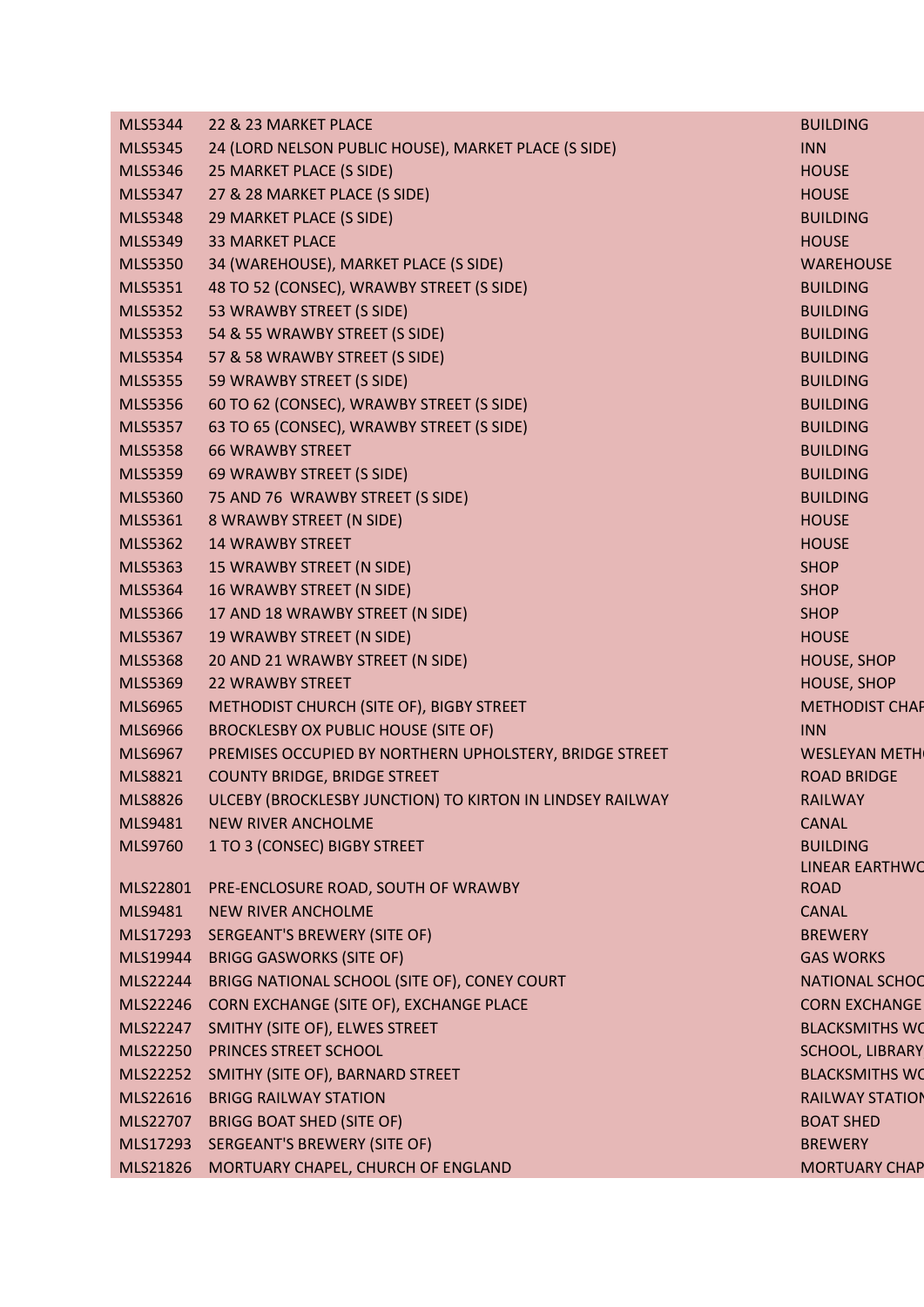| MLS21827 | NON CONFORMIST MORTUARY CHAPEL                         | <b>MORTUARY CHAP</b>   |
|----------|--------------------------------------------------------|------------------------|
|          | MLS22047 70 WRAWBY STREET, BRIGG                       | <b>SHOP</b>            |
|          | MLS22048 THE EXCHANGE HOTEL, BIGBY STREET              | <b>HOTEL</b>           |
|          | MLS22241 BRIGG MAGISTRATES COURT, BARNARD AVENUE       | <b>MAGISTRATES CO</b>  |
|          | MLS22242 30 KEYSTONE HOUSE, WRAWBY STREET              | POLICE STATION,        |
|          | MLS22244 BRIGG NATIONAL SCHOOL (SITE OF), CONEY COURT  | <b>NATIONAL SCHOO</b>  |
|          | MLS22250 PRINCES STREET SCHOOL                         | <b>SCHOOL, LIBRARY</b> |
|          | MLS22822 FORMER COURTYARD BUILDINGS, CARY LANE         | <b>BUILDING</b>        |
|          | MLS22948 12, WRAWBY ROAD                               | <b>HOUSE</b>           |
|          | MLS22949 14 BERWYN, WRAWBY ROAD                        | <b>HOUSE</b>           |
|          | MLS22950 7 ORCHARD COURT RESIDENTIAL HOME, WRAWBY ROAD | <b>HOUSE</b>           |
|          | MLS22951 BELDON HOUSE, WRAWBY ROAD                     | <b>HOUSE</b>           |
|          | MLS22952 18 OAKLANDS, WRAWBY ROAD                      | <b>HOUSE</b>           |
|          | MLS22953 10 THE LAURELS, WRAWBY ROAD                   | <b>HOUSE</b>           |
|          | MLS22954 IVANHOE, BIGBY ROAD                           | <b>HOUSE</b>           |
|          | MLS22955 COMELY BANK, BIGBY ROAD                       | <b>HOUSE</b>           |
|          | MLS22956 2, WRAWBY ROAD                                | <b>HOUSE</b>           |
|          | MLS22957 KIMBERLEY, BIGBY ROAD                         | <b>HOUSE</b>           |
|          | MLS22958 LYNTON HOUSE, BIGBY ROAD                      | <b>HOUSE</b>           |
|          | MLS22959 JESMOND, BIGBY ROAD                           | <b>HOUSE</b>           |
|          | MLS22960 6 THE BEECHES, WRAWBY ROAD                    | <b>HOUSE</b>           |
|          | MLS22961 8 BEECHCROFT, WRAWBY ROAD                     | <b>HOUSE</b>           |
|          | MLS22962 4, WRAWBY ROAD                                | <b>HOUSE</b>           |
|          | MLS22963 CLAREMONT, BIGBY ROAD                         | <b>HOUSE</b>           |
|          | MLS22964 THORNSETT, BIGBY ROAD                         | <b>HOUSE</b>           |
|          | MLS22965 INGLENOOK, BIGBY ROAD                         | <b>HOUSE</b>           |
|          | MLS22966 ROCKHURST, BIGBY ROAD                         | <b>HOUSE</b>           |
| MLS22967 | MERIVALE, BIGBY ROAD                                   | <b>HOUSE</b>           |
|          | MLS22968 OLD PRESBYTERY, BIGBY ROAD                    | <b>HOUSE</b>           |
|          | MLS22969 WOODSTOCK, BIGBY ROAD                         | <b>HOUSE</b>           |
| MLS22970 | THE GABLES, BIGBY ROAD                                 | <b>HOUSE</b>           |
| MLS22971 | <b>EASTHOLME, BIGBY ROAD</b>                           | <b>HOUSE</b>           |
| MLS22972 | 23, BIGBY ROAD                                         | <b>HOUSE</b>           |
| MLS22973 | 22, BIGBY ROAD                                         | <b>HOUSE</b>           |
| MLS22974 | 21, BIGBY ROAD                                         | <b>HOUSE</b>           |
| MLS22975 | 1, NEW STREET                                          | <b>HOUSE</b>           |
| MLS22976 | 19, ALBERT STREET                                      | <b>HOUSE</b>           |
| MLS22977 | 18, ALBERT STREET                                      | <b>HOUSE</b>           |
| MLS22978 | 17, ALBERT STREET                                      | <b>HOUSE</b>           |
| MLS22979 | 16, ALBERT STREET                                      | <b>HOUSE</b>           |
| MLS22980 | 21, ALBERT STREET                                      | <b>HOUSE</b>           |
| MLS22981 | 20, ALBERT STREET                                      | <b>HOUSE</b>           |
| MLS22982 | 21, ALBERT STREET                                      | <b>HOUSE</b>           |
| MLS22983 | 28, ALBERT STREET                                      | <b>HOUSE</b>           |
| MLS22984 | 23, ALBERT STREET                                      | <b>HOUSE</b>           |
| MLS22985 | 27, ALBERT STREET                                      | <b>HOUSE</b>           |
|          |                                                        |                        |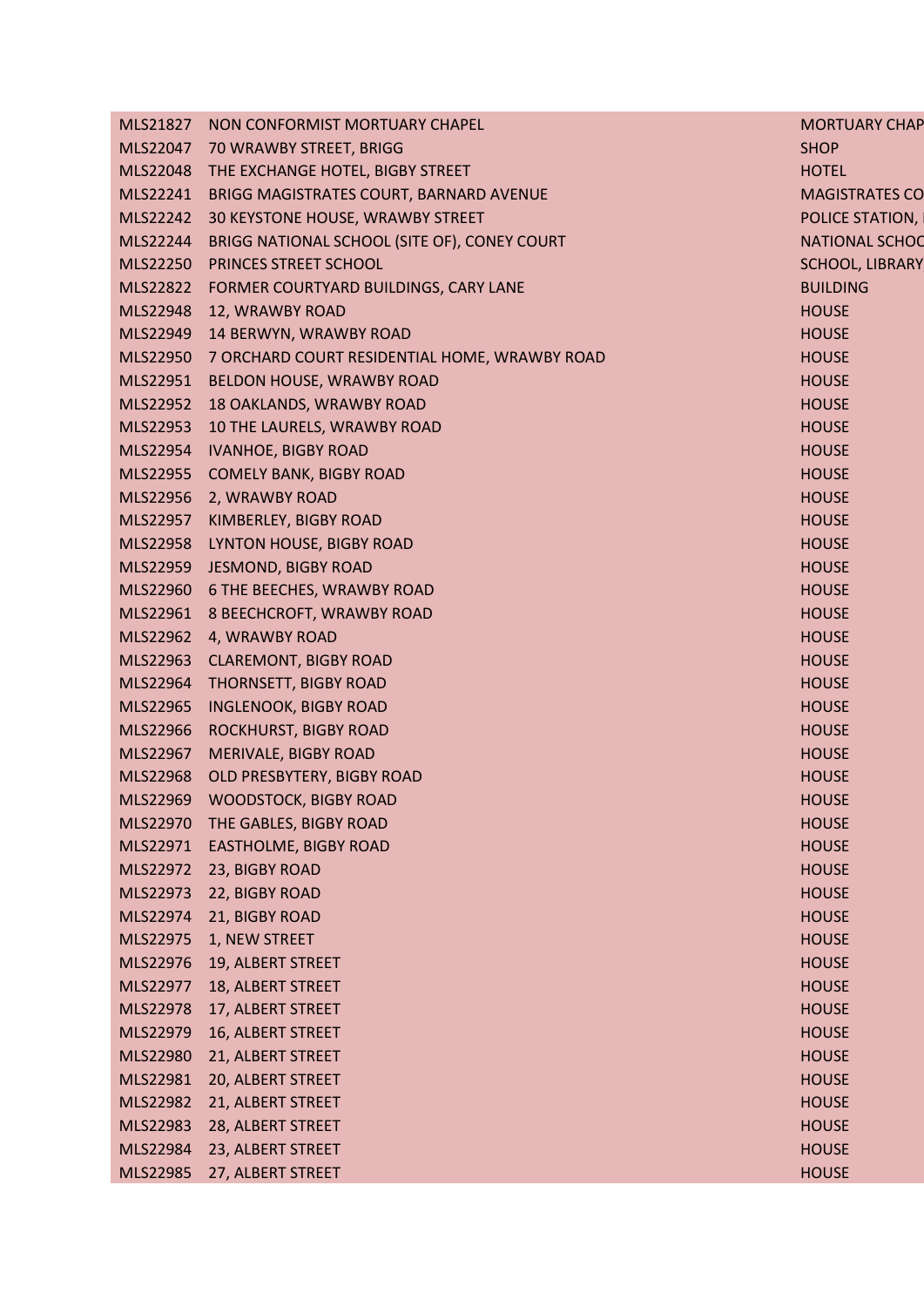| MLS22986 | 26, ALBERT STREET                          | <b>HOUSE</b> |
|----------|--------------------------------------------|--------------|
| MLS22987 | 30, ALBERT STREET                          | <b>HOUSE</b> |
| MLS22988 | 31, ALBERT STREET                          | <b>HOUSE</b> |
| MLS22989 | POINT HOUSE, ALBERT STREET                 | <b>HOUSE</b> |
| MLS22990 | POINT HOUSE, BIGBY ROAD                    | <b>HOUSE</b> |
| MLS22991 | 8, ALBERT STREET                           | <b>HOUSE</b> |
| MLS22992 | 9, ALBERT STREET                           | <b>HOUSE</b> |
| MLS22993 | 9, PRINCES STREET                          | <b>HOUSE</b> |
| MLS22994 | 8, PRINCES STREET                          | <b>HOUSE</b> |
| MLS22995 | <b>6, PRINCES STREET</b>                   | <b>HOUSE</b> |
| MLS22996 | 7, PRINCES STREET                          | <b>HOUSE</b> |
| MLS22997 | 10, ALBERT STREET                          | <b>HOUSE</b> |
| MLS22998 | 7, ALBERT STREET                           | <b>HOUSE</b> |
| MLS22999 | 6, PRINCES STREET                          | <b>HOUSE</b> |
| MLS23000 | 11, ALBERT STREET                          | <b>HOUSE</b> |
| MLS23001 | 11A, ALBERT STREET                         | <b>HOUSE</b> |
| MLS23002 | 5, PRINCES STREET                          | <b>HOUSE</b> |
| MLS23003 | 12, ALBERT STREET                          | <b>HOUSE</b> |
| MLS23004 | CLARENCE HOUSE NURSING HOME, ALBERT STREET | <b>HOUSE</b> |
| MLS23005 | 13, ALBERT STREET                          | <b>HOUSE</b> |
| MLS23006 | 14, ALBERT STREET                          | <b>HOUSE</b> |
| MLS23007 | 3, NEW STREET                              | <b>HOUSE</b> |
| MLS23008 | 2, NEW STREET                              | <b>HOUSE</b> |
| MLS23009 | 44, ALBERT STREET                          | <b>HOUSE</b> |
| MLS23010 | 49, ALBERT STREET                          | <b>HOUSE</b> |
| MLS23011 | 48, ALBERT STREET                          | <b>HOUSE</b> |
| MLS23012 | 47, ALBERT STREET                          | <b>HOUSE</b> |
| MLS23013 | 46, ALBERT STREET                          | <b>HOUSE</b> |
| MLS23014 | 45, ALBERT STREET                          | <b>HOUSE</b> |
| MLS23015 | 42, ALBERT STREET                          | <b>HOUSE</b> |
| MLS23016 | 41, ALBERT STREET                          | <b>HOUSE</b> |
| MLS23017 | 43, ALBERT STREET                          | <b>HOUSE</b> |
| MLS23018 | 39, ALBERT STREET                          | <b>HOUSE</b> |
| MLS23019 | 40, ALBERT STREET                          | <b>HOUSE</b> |
| MLS23020 | 38, ALBERT STREET                          | <b>HOUSE</b> |
| MLS23021 | 37, ALBERT STREET                          | <b>HOUSE</b> |
| MLS23022 | 36, ALBERT STREET                          | <b>HOUSE</b> |
| MLS23023 | THE CHESTNUTS, ALBERT STREET               | <b>HOUSE</b> |
| MLS23024 | SUNNYDENE, ALBERT STREET                   | <b>HOUSE</b> |
| MLS23025 | YEW COTTAGE, ALBERT STREET                 | <b>HOUSE</b> |
| MLS23026 | NEWNHAM, ALBERT STREET                     | <b>HOUSE</b> |
| MLS23027 | 35, ALBERT STREET                          | <b>HOUSE</b> |
| MLS23028 | 34, ALBERT STREET                          | <b>HOUSE</b> |
| MLS23029 | <b>IVY COTTAGE, ALBERT STREET</b>          | <b>HOUSE</b> |
| MLS23030 | FANLING, ALBERT STREET                     | <b>HOUSE</b> |
| MLS23031 | CARCLEW, ALBERT STREET                     | <b>HOUSE</b> |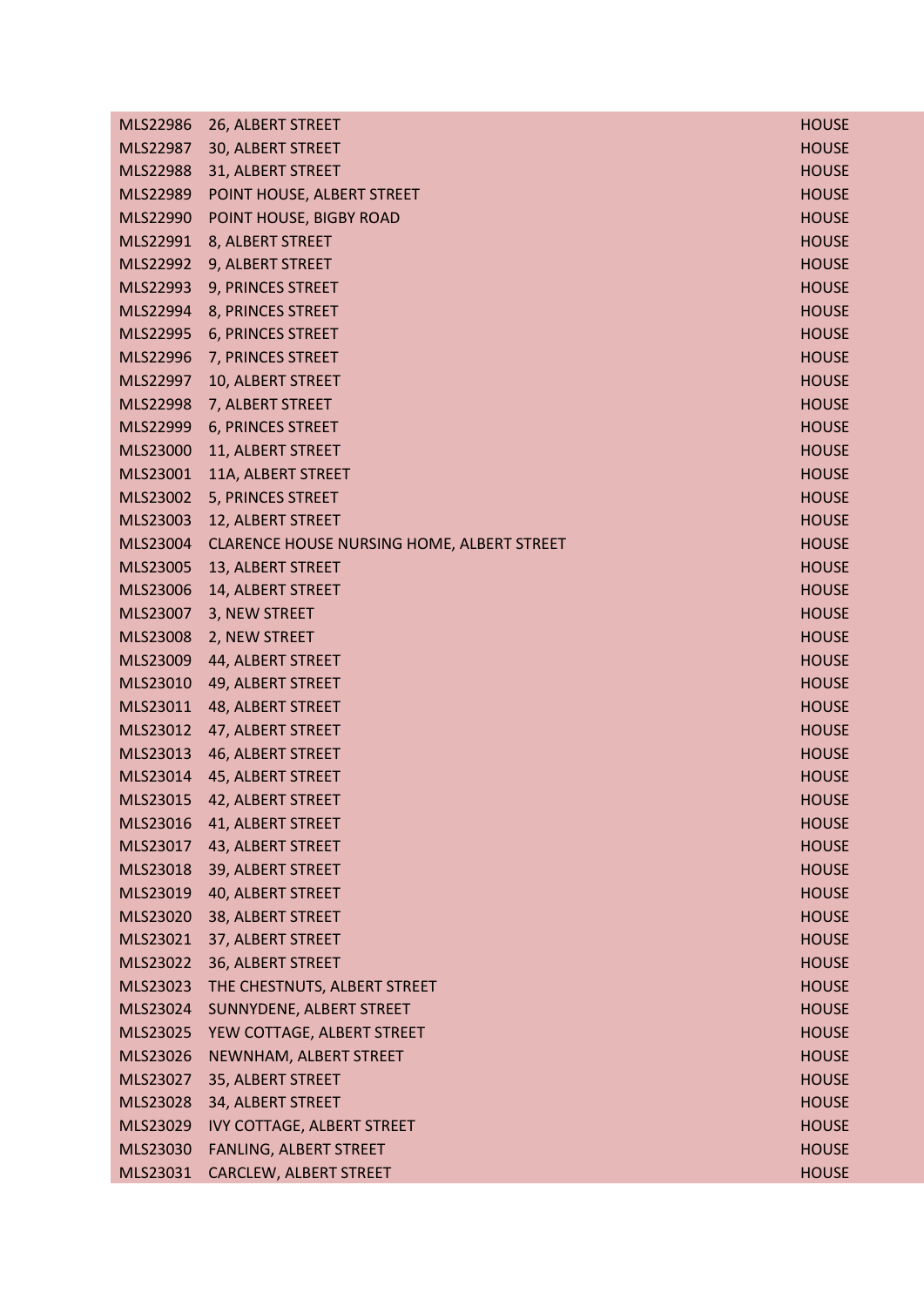|          | MLS23033 6, QUEEN STREET                    | <b>HOUSE</b>          |
|----------|---------------------------------------------|-----------------------|
| MLS23034 | 1, QUEEN STREET                             | <b>HOUSE</b>          |
| MLS23035 | 2, QUEEN STREET                             | <b>HOUSE</b>          |
| MLS23036 | 5, QUEEN STREET                             | <b>HOUSE</b>          |
| MLS23037 | 3, QUEEN STREET                             | <b>HOUSE</b>          |
| MLS23038 | 42, WRAWBY STREET                           | <b>HOUSE</b>          |
| MLS23039 | 4, QUEEN STREET                             | <b>HOUSE</b>          |
| MLS23040 | 5, QUEEN STREET                             | <b>HOUSE</b>          |
|          | MLS23041 FORMER FIRE STATION, WRAWBY STREET | <b>FIRE STATION</b>   |
|          | MLS23042 4, BIGBY ROAD                      | <b>HOUSE</b>          |
| MLS23043 | 5, ELIZABETH TERRACE, BIGBY ROAD            | <b>HOUSE</b>          |
| MLS23044 | 7, BIGBY ROAD                               | <b>HOUSE</b>          |
| MLS23045 | BRITANNIA INN, WRAWBY STREET                | <b>PUBLIC HOUSE</b>   |
| MLS23046 | 7, BIGBY ROAD                               | <b>HOUSE</b>          |
| MLS23047 | 9, BIGBY ROAD                               | <b>HOUSE</b>          |
| MLS23048 | 10, ELIZABETH TERRACE, BIGBY ROAD           | <b>HOUSE</b>          |
| MLS23049 | 6, ELIZABETH TERRACE, BIGBY ROAD            | <b>HOUSE</b>          |
| MLS23050 | 35, WRAWBY STREET                           | <b>HOUSE</b>          |
| MLS23051 | 8, BIGBY ROAD                               | <b>HOUSE</b>          |
| MLS23052 | 32 THE LODGE, WRAWBY STREET                 | <b>HOUSE</b>          |
| MLS23053 | MAGISTRATES COURT, WRAWBY STREET            | <b>MAGISTRATES CO</b> |
| MLS23054 | 7, QUEEN STREET                             | <b>HOUSE</b>          |
| MLS23055 | 6, CROSS STREET                             | <b>HOUSE</b>          |
| MLS23056 | 5, CROSS STREET                             | <b>HOUSE</b>          |
| MLS23057 | 2, CROSS STREET                             | <b>HOUSE</b>          |
| MLS23058 | 1, CROSS STREET                             | <b>HOUSE</b>          |
| MLS23059 | 5, CROSS STREET                             | <b>HOUSE</b>          |
| MLS23060 | 1, GARDEN COTTAGES, GARDEN STREET           | <b>HOUSE</b>          |
| MLS23061 | 1, GARDEN STREET                            | <b>HOUSE</b>          |
| MLS23062 | 1, GARDEN STREET                            | <b>HOUSE</b>          |
| MLS23063 | 45, WRAWBY STREET                           | <b>HOUSE</b>          |
| MLS23064 | 43, WRAWBY STREET                           | <b>HOUSE</b>          |
| MLS23065 | 8, QUEEN STREET                             | <b>HOUSE</b>          |
| MLS23066 | 47, WRAWBY STREET                           | <b>HOUSE</b>          |
| MLS23067 | 6, GARDEN STREET                            | <b>HOUSE</b>          |
| MLS23068 | 6, GARDEN STREET                            | <b>HOUSE</b>          |
| MLS23069 | 5, GARDEN STREET                            | <b>HOUSE</b>          |
| MLS23070 | <b>WILLESBY COURT, GARDEN STREET</b>        | <b>HOUSE</b>          |
| MLS23071 | 3, GARDEN COTTAGES, GARDEN STREET           | <b>HOUSE</b>          |
| MLS23072 | 10 W I HOUSE, QUEEN STREET                  | <b>HOUSE</b>          |
| MLS23073 | 11, QUEEN STREET                            | <b>HOUSE</b>          |
| MLS23074 | 12, QUEEN STREET                            | <b>HOUSE</b>          |
| MLS23075 | 46, WRAWBY STREET                           | <b>HOUSE</b>          |
| MLS23076 | 13, QUEEN STREET                            | <b>HOUSE</b>          |
| MLS23077 | 72, WRAWBY STREET                           | <b>HOUSE</b>          |
| MLS23078 | 73, WRAWBY STREET                           | <b>HOUSE</b>          |
|          |                                             |                       |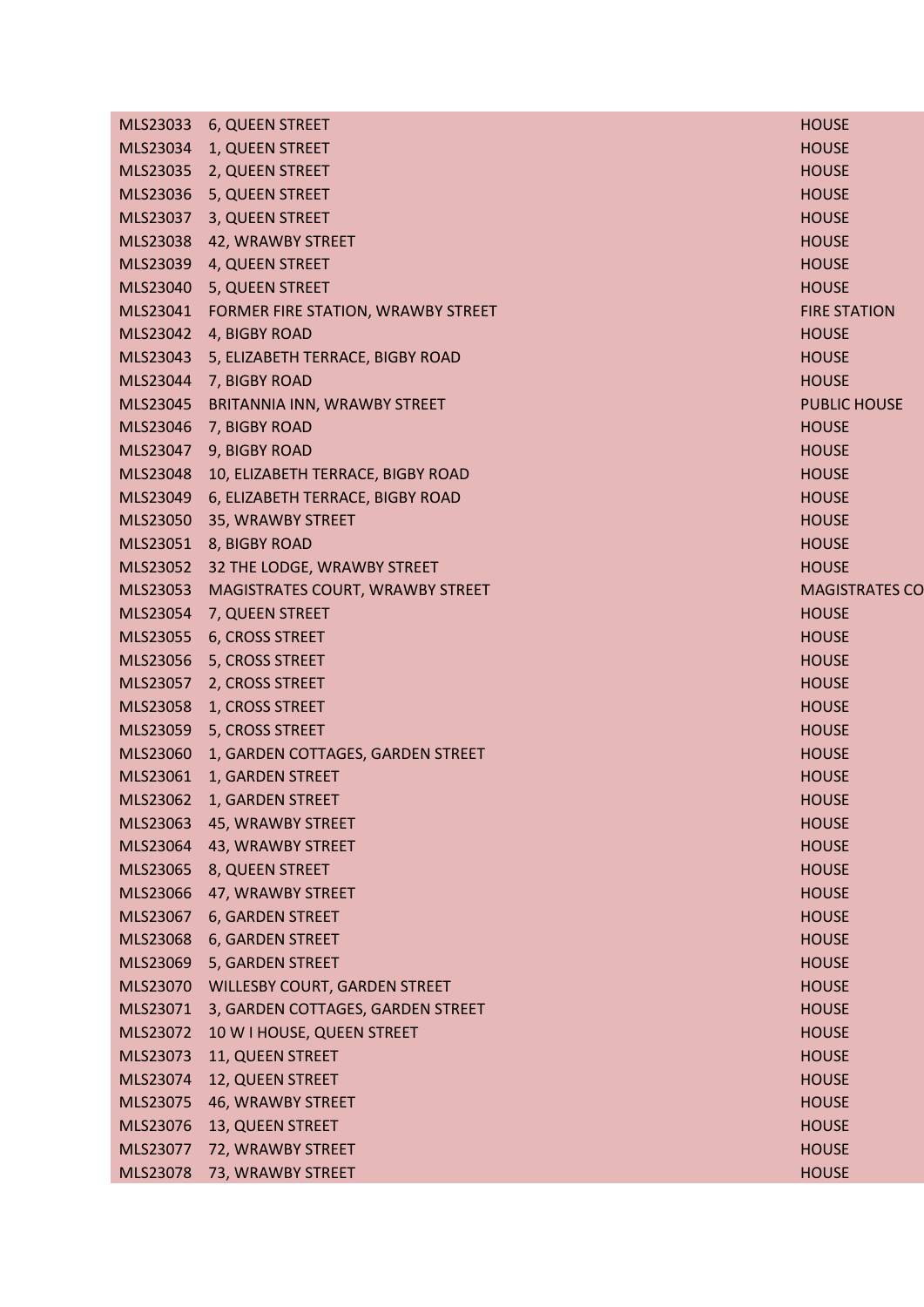|                | MLS23079 6, COLLEGE YARD, OLD COURTS ROAD           | <b>HOUSE</b>          |
|----------------|-----------------------------------------------------|-----------------------|
| MLS23080       | 8, COLLEGE YARD, OLD COURTS ROAD                    | <b>HOUSE</b>          |
| MLS23081       | 6, WRAWBY STREET                                    | <b>HOUSE</b>          |
| MLS23082       | 10, COLLEGE YARD, OLD COURTS ROAD                   | <b>HOUSE</b>          |
| MLS23083       | 4, WRAWBY STREET                                    | <b>HOUSE</b>          |
| MLS23085       | 5, WRAWBY STREET                                    | <b>HOUSE</b>          |
| MLS23086       | 9, BIGBY STREET                                     | <b>HOUSE</b>          |
| MLS23087       | 42, BIGBY STREET                                    | <b>HOUSE</b>          |
| MLS23088       | 41 COUNTRY RETREAT, BIGBY STREET                    | <b>HOUSE</b>          |
| MLS23089       | 40, BIGBY STREET                                    | <b>HOUSE</b>          |
| MLS23090       | 43, BIGBY STREET                                    | <b>HOUSE</b>          |
|                | MLS23091 1F GLEN COTTAGE, ELWES STREET              | <b>HOUSE</b>          |
| MLS23092       | 15, BIGBY STREET                                    | <b>HOUSE</b>          |
| MLS23094       | 14 NATWEST, MARKET PLACE                            | <b>HOUSE</b>          |
| MLS23095       | 48, BRIDGE STREET                                   | <b>HOUSE</b>          |
| MLS23096       | 32, MARKET PLACE                                    | <b>HOUSE</b>          |
| MLS23097       | NELTHORPE ARMS OUTBUILDINGS, BRIDGE STREET          | <b>HOUSE</b>          |
| MLS24350       | 29, ALBERT STREET                                   | <b>HOUSE</b>          |
| MLS24351       | 43, WRAWBY STREET                                   | <b>HOUSE</b>          |
| MLS24374       | 14, QUEEN STREET                                    | <b>HOUSE</b>          |
| MLS24389       | CREST VILLA, GLANFORD ROAD                          | <b>HOUSE</b>          |
| MLS24390       | 22, ALBERT STREET                                   | <b>HOUSE</b>          |
| MLS24391       | 25, ALBERT STREET                                   | <b>HOUSE</b>          |
|                | MLS24392 6, ALBERT STREET                           | <b>HOUSE</b>          |
| MLS24393       | 9, QUEEN STREET                                     | <b>HOUSE</b>          |
| MLS24394       | DONE BOOKMAKER, OLD COURTS ROAD                     | <b>SHOP</b>           |
| MLS24395       | EVERYTHING ANIMAL, OLD COURTS ROAD                  | <b>SHOP</b>           |
| MLS24396       | 3 THE BLACK BULL INN, WRAWBY STREET                 | <b>PUBLIC HOUSE</b>   |
| MLS24397       | 2, WRAWBY STREET                                    | <b>HOUSE</b>          |
| MLS24398       | THE ANGEL, MARKET PLACE                             | <b>HOUSE</b>          |
| MLS24398       | THE ANGEL, MARKET PLACE                             | <b>HOUSE</b>          |
| MLS24399       | 11 12, BRIDGE STREET                                | <b>HOUSE</b>          |
| MLS25548       | UNNAMED FARMSTEAD, BRIGG                            | <b>FARMSTEAD</b>      |
| MLS25549       | SITE OF (TOLLBAR FARM), BRIGG                       | <b>FARMSTEAD</b>      |
| MLS25550       | ST HELENS, BRIGG                                    | <b>FARMSTEAD</b>      |
| MLS25551       | SITE OF WOODBINE COTTAGE, BRIGG                     | <b>FARMSTEAD</b>      |
| <b>MLS5055</b> | SIR JOHN NELTHORPE GRAMMAR SCHOOL                   | <b>SCHOOL</b>         |
| MLS5102        | FORMER WINDMILL, MILL LANE                          | <b>WINDMILL</b>       |
| <b>MLS5308</b> | CHURCH OF ST JOHN THE EVANGELIST, BIGBY STREET      | <b>ANGLICAN CHURO</b> |
| <b>MLS5365</b> | BRIGG CONGREGATIONAL CHURCH, WRAWBY STREET (N SIDE) | <b>CONGREGATIONA</b>  |
| <b>MLS6968</b> | <b>GLANFORD UNION WORKHOUSE (SITE OF)</b>           | <b>WORKHOUSE, INF</b> |
| MLS19938       | <b>BRIGG BRICKYARD (SITE OF)</b>                    | <b>BRICKWORKS</b>     |
| MLS19941       | <b>BRICK YARD (SITE OF)</b>                         | <b>BRICKYARD</b>      |
| MLS19938       | <b>BRIGG BRICKYARD (SITE OF)</b>                    | <b>BRICKWORKS</b>     |
| MLS19939       | ANCHOLME IRON FOUNDRY (SITE OF)                     | <b>IRON FOUNDRY</b>   |
| MLS19940       | <b>VICTORIA IRON WORKS (SITE OF)</b>                | <b>IRON WORKS</b>     |
|                |                                                     |                       |